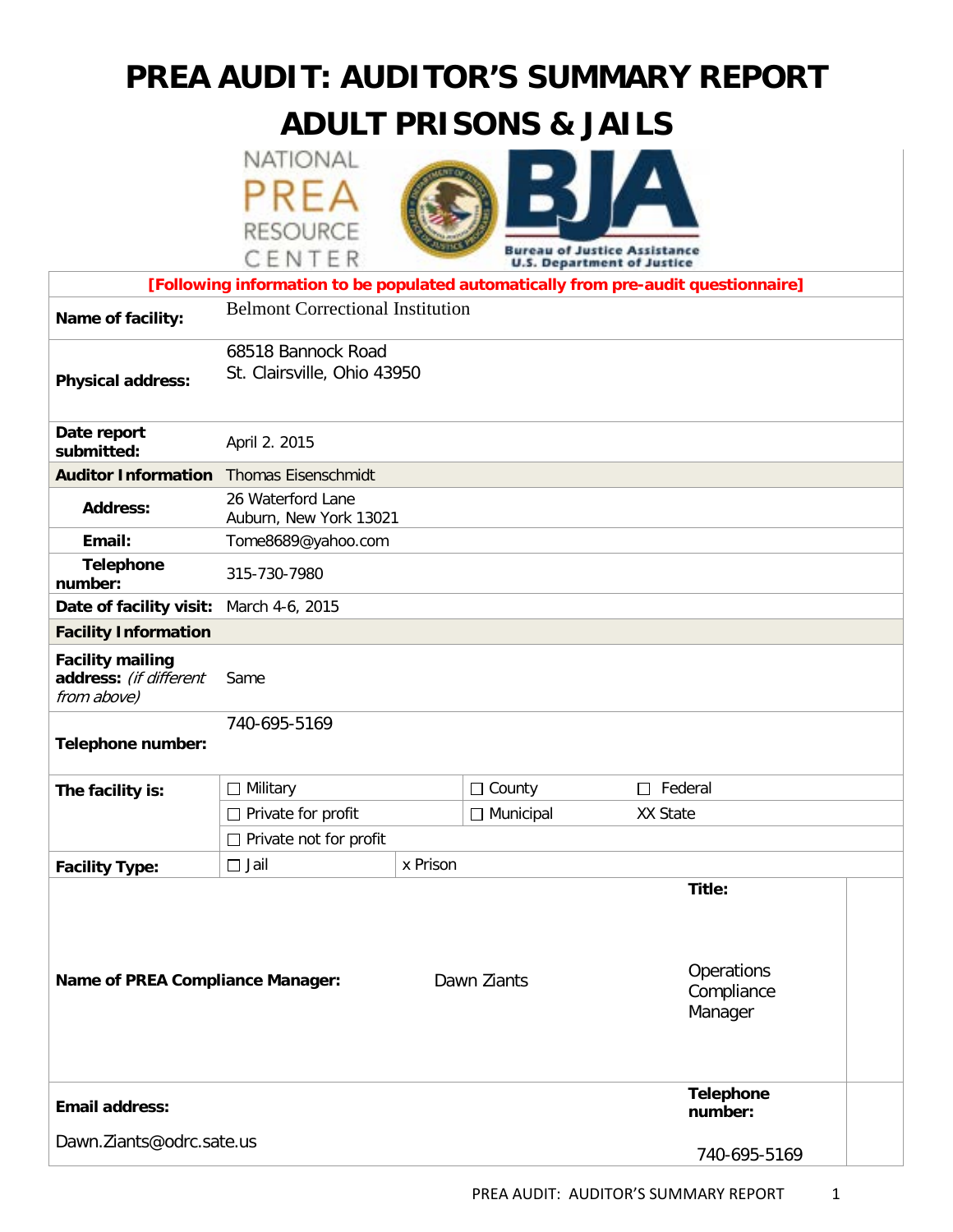| <b>Agency Information</b>                                           |                                       |                             |                                                                     |  |  |  |
|---------------------------------------------------------------------|---------------------------------------|-----------------------------|---------------------------------------------------------------------|--|--|--|
| Name of agency:<br>Ohio Department of Rehabilitation and Correction |                                       |                             |                                                                     |  |  |  |
| <b>Governing authority</b><br>or parent agency: (if<br>applicable)  | State of Ohio                         |                             |                                                                     |  |  |  |
| <b>Physical address:</b>                                            | 770 West Broad Street, Columbus, Ohio |                             |                                                                     |  |  |  |
| Mailing address: (if<br>different from above)                       | Same                                  |                             |                                                                     |  |  |  |
| Telephone number:                                                   | 614-752-1159                          |                             |                                                                     |  |  |  |
| Agency Chief Executive Officer                                      |                                       |                             |                                                                     |  |  |  |
| Name:                                                               | Gary C. Mohr                          | Title:                      | <b>Director</b>                                                     |  |  |  |
| <b>Email address:</b>                                               | Gary.Mohr@odrc.state.oh.us            | <b>Telephone</b><br>number: | 614-752-1164                                                        |  |  |  |
| <b>Agency-Wide PREA Coordinator</b>                                 |                                       |                             |                                                                     |  |  |  |
| Name:                                                               | Andrew Albright                       | Title:                      | Chief, Bureau of Agency Policy and<br><b>Operational Compliance</b> |  |  |  |
| <b>Email address:</b>                                               | Andrew.Albright@odrc.state.oh.us      | <b>Telephone</b><br>number: | 614-752-1708                                                        |  |  |  |

# **AUDIT FINDINGS**

#### **NARRATIVE:**

The auditor received PREA documents from the facility and the Agency (ODRC) approximately three weeks prior to the audit. Prior to arriving at Belmont Correctional Institution the auditor spoke with Tri-County Help Center, the advocacy group that provides support services for victims of sexual assault. The Director Cathy Campbell discussed in detail the services she provides to the facility. She indicated her address is listed on each poster throughout the facility so inmates may write directly to her. Her understanding is the mail is considered privileged and not inspected by staff. Which was confirmed by the facility Warden. She further indicated that phone calls to her agency are not allowed by the inmates, however she informed the auditor that the procedure requires the institution to make the call for the inmate and a member of her staff responds if required. The procedure was unable to be verified at the facility during the site visit as the phone notification for request of service was not documented. The notification/request process was changed to include an additional requirement notification line on the PREA response form.

The auditor took part in the three day ACA reaccreditation process prior to the PREA audit. As a result the facility and Camp were toured prior to the actual start of the PREA. The entrance briefing for the PREA audit was held on March 4, 2015 and once that was completed the interview portion of the review began. The ACA provided an additional auditor to assist this auditor with interviews. A list of random inmates from each of the housing units, inmates disclosing prior victimization, inmates reporting allegations of sexual assault, a disabled inmate (blind), and inmates identifying GBTI were interviewed. This number totaled 20 inmates.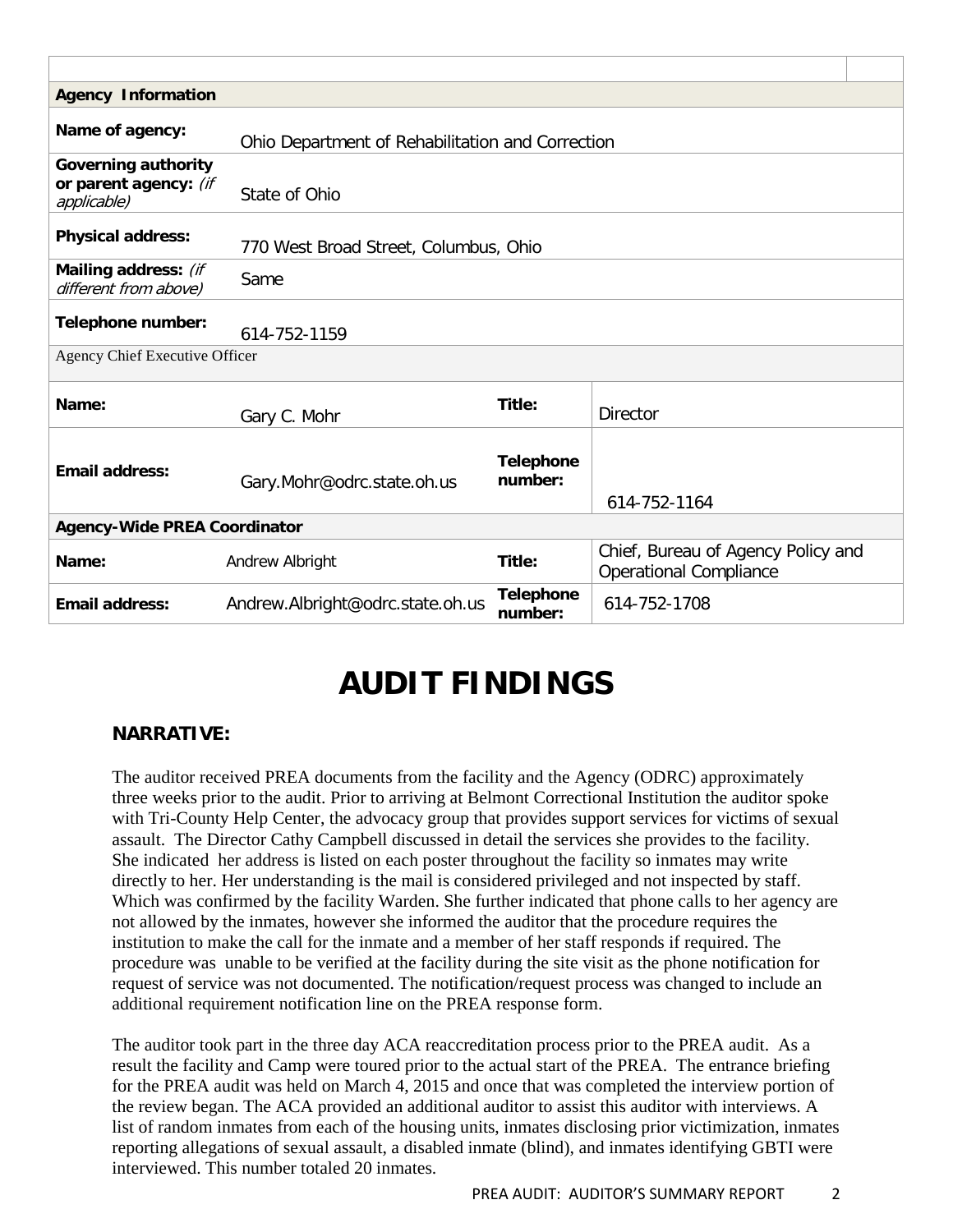Once the inmate interviews were the completed the specialized staff interviews were conducted. They included the following staff: Health Care Administrator, Human Recourses, Mid-Level Supervisor, Intake Staff Orientation, Intake Staff Questionnaire (Medical), Risk of Victimization Assessment (Case Manager and Unit Manager Chief), Mental health Administrator, Segregation Supervisor and Line Staff, Retaliation Monitor, Incident Review Team Member, PREA Manager, Facility Investigator, State Police Investigator and the Warden.

Training records for all required staff training were verified as were additional trainings verified for the Investigator, Medical and Mental Health full and part time staff, and the facility victim support staff.

The auditor reviewed all thirty four (34) investigative case files with the facility investigator. Of the thirty three (33) cases thirteen (13) involved sexual harassment allegations. All thirteen (13) were against other inmates and were determined to be unsubstantiated. Twenty one (21) cases alleged sexual abuse. Eighteen (18) cases were filed against other inmates sixteen (16) were unsubstantiated,, one (1) unfounded and one (1) under investigation. Three (3) allegations were made against staff. Two (2) of these cases were substantiated with a contractor being terminated and the second case outcome pending. The third allegation against staff is still under investigation.

At the conclusion of the site visit at Belmont the auditor met with the Warden and the Executive Staff. The auditor let those in attendance know that he could not give them a specific outcome at this point but did leave them with some preliminary findings. He thanked everyone for their obvious hard work and asked them to continue their commitment to insure compliance to the Prison Rape Elimination Act.

#### **DESCRIPTION OF FACILITY CHARACTERISTICS:**

Belmont Correctional Institution (BeCI) was completed in the spring of 1995. BeCI is a Level 2 (medium) security institution that houses adult male offenders. The campus style design consists of eight dormitory housing units and five administrative buildings that are located inside a medium security fence containing razor wire and microwave detection system. The main compound at BeCI maintains a Segregation Unit that serves as disciplinary housing. It consists of 90 segregation cells divided into three ranges.

BeCI also incorporates a Level 1 (minimum) security camp that is called Belmont Correctional Camp (BeCC). Camp housing is also dormitory style, located inside a minimum-security fence with razor wire. Camp offenders are considered for jobs outside the Camp, which include the garage, the warehouse, A-Building and maintenance department. Minimum 1 offender may also work outside the institution on one of the three community service crews. These offenders may also participate in the institution's Speak Out program.

BeCI currently offers educational opportunities in Adult Basic Education, G.E.D., Special Education, Title One Services and Zane State College. They also have vocational programming in Turf Management, Horticulture, Barbering, Plumbing and Administrative Office Technology. Camp offenders have the same educational opportunities and Recovery Services. Many opportunities for self-improvement are offered to the offenders residing at BeCI. These opportunities, both mandatory and non-mandatory, are provided through Mental Health Services, Recovery Services, Recreation, Substance Abuse Programs, Religious Services, Therapeutic Community and Re-Entry Programs.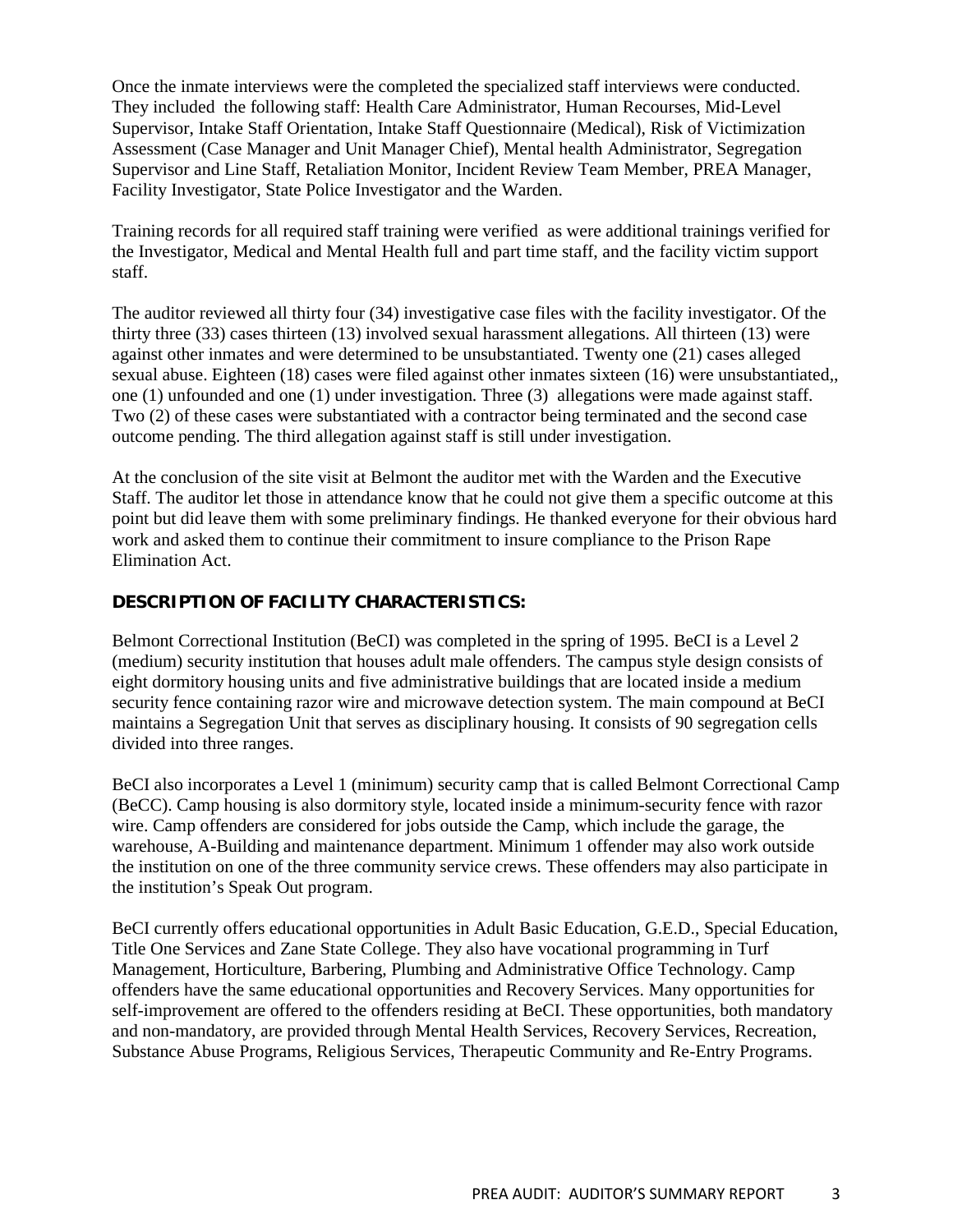#### **SUMMARY OF AUDIT FINDINGS:**

| Number of standards exceeded: | 6  |  |
|-------------------------------|----|--|
| Number of standards met:      | 35 |  |
| Number of standards not met:  | n  |  |
| Non-applicable:               |    |  |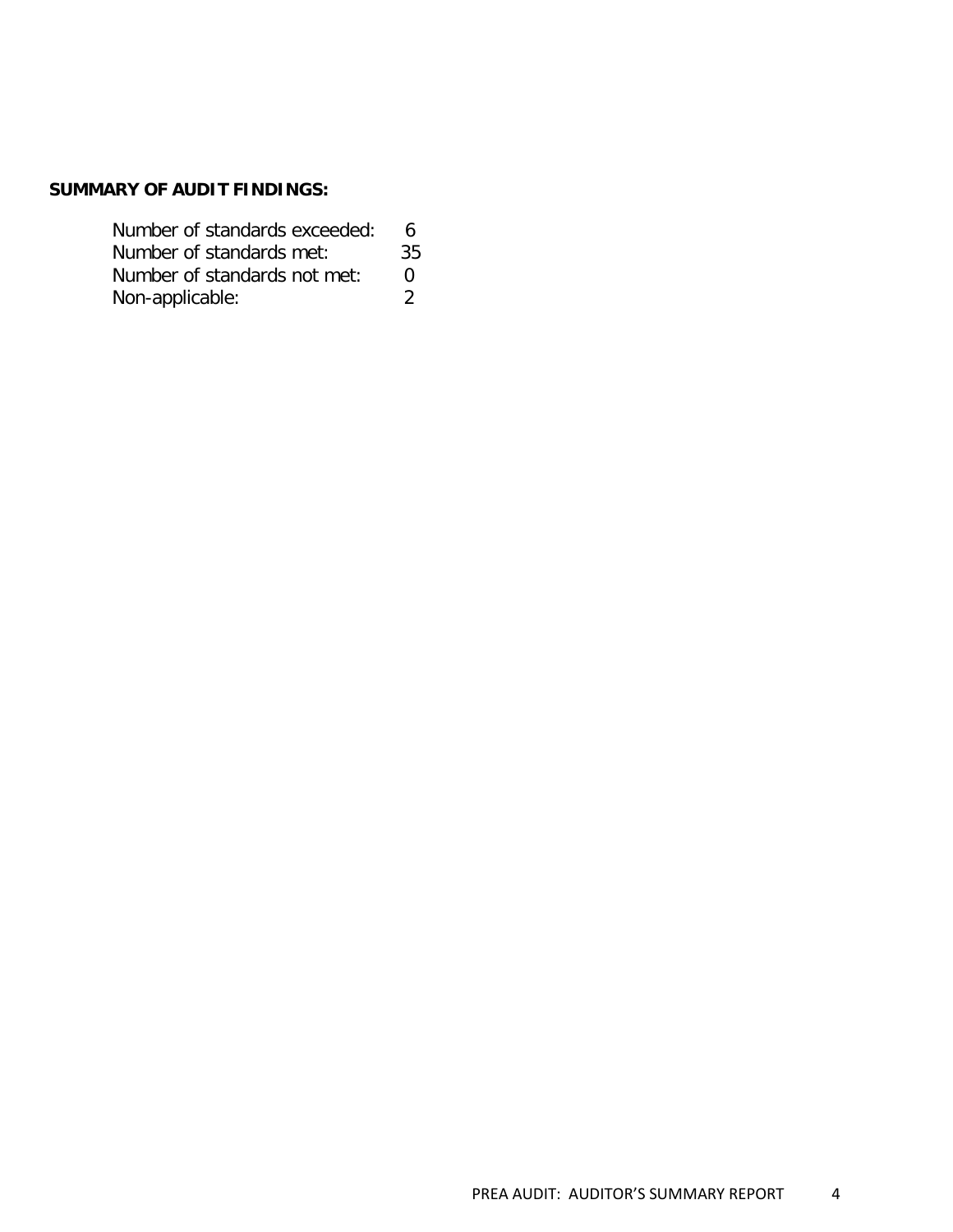## **§115.11 - Zero tolerance of sexual abuse and** s **coordinator**

 $\Box$  Exceeds Standard (substantially exceeds requirement of standard)

XX Meets Standard (substantial compliance; complies in all material ways with the standard for the relevant review period)

 $\Box$  Does Not Meet Standard (requires corrective action)

The Ohio Department of Rehabilitation and Correction (ODRC) has 4 agency policies dealing with zero tolerance of sexual abuse and sexual harassment (79-ISA-01, 79-ISA-02, 79-ISA-03 and 79-ISA-04. While Belmont Correctional Institution specific policy for implementation of the agency policy to prevent, detect, and respond to sexual abuse and sexual harassment is 79-ISA-01 Supplement.

It was clear from the interview with the Director Gary Mohr that PREA is a top priority for him and his department. In 2014 he set specific goals for his agency regarding PREA. Each of his goals was met including eight of his facilities successfully completing PREA audits.

As previously noted Andrew Albright is the PREA Coordinator for the agency. He has direct access to the agency Director Gary Mohr and meets regularly with him specifically to discuss PREA matters. Andrew has a group of central office staff that work directly on PREA policy, standards adherence and computer streamlining of the audit process and monitoring. Andrew and this staff have a keen understanding of the standards and the audit procedures. He acknowledged that he has sufficient time to dedicate to his responsibilities ensuring PREA standards are followed and concerns addressed.

Dawn Ziants was placed in the position of PREA Manager at Belmont four months prior to the audit. She is very knowledgeable about the PREA standards and the process and made for a smooth site visit for the auditors. She indicated during her interview that she has sufficient time to perform her PREA duties.

## **§115.12 - Contracting with other entities for the confinement of inmates**

 $\Box$  Exceeds Standard (substantially exceeds requirement of standard)

XX Meets Standard (substantial compliance; complies in all material ways with the standard for the relevant review period)

Does Not Meet Standard (requires corrective action)

As previously noted the auditor interviewed Kevin Stockdale, Deputy Director Administration, who oversees contracts with the two private prisons (Lake Erie Correctional Institution and North Central Correctional Complex). During his interview he indicated ODRC has a full time Contract Monitor at each facility to monitor day-to-day operations. These Contract Monitors report directly to the Regional Director. Mr. Stockdale further indicated that these two facilities receive numerous policy compliance site visits. These site visits include the Regional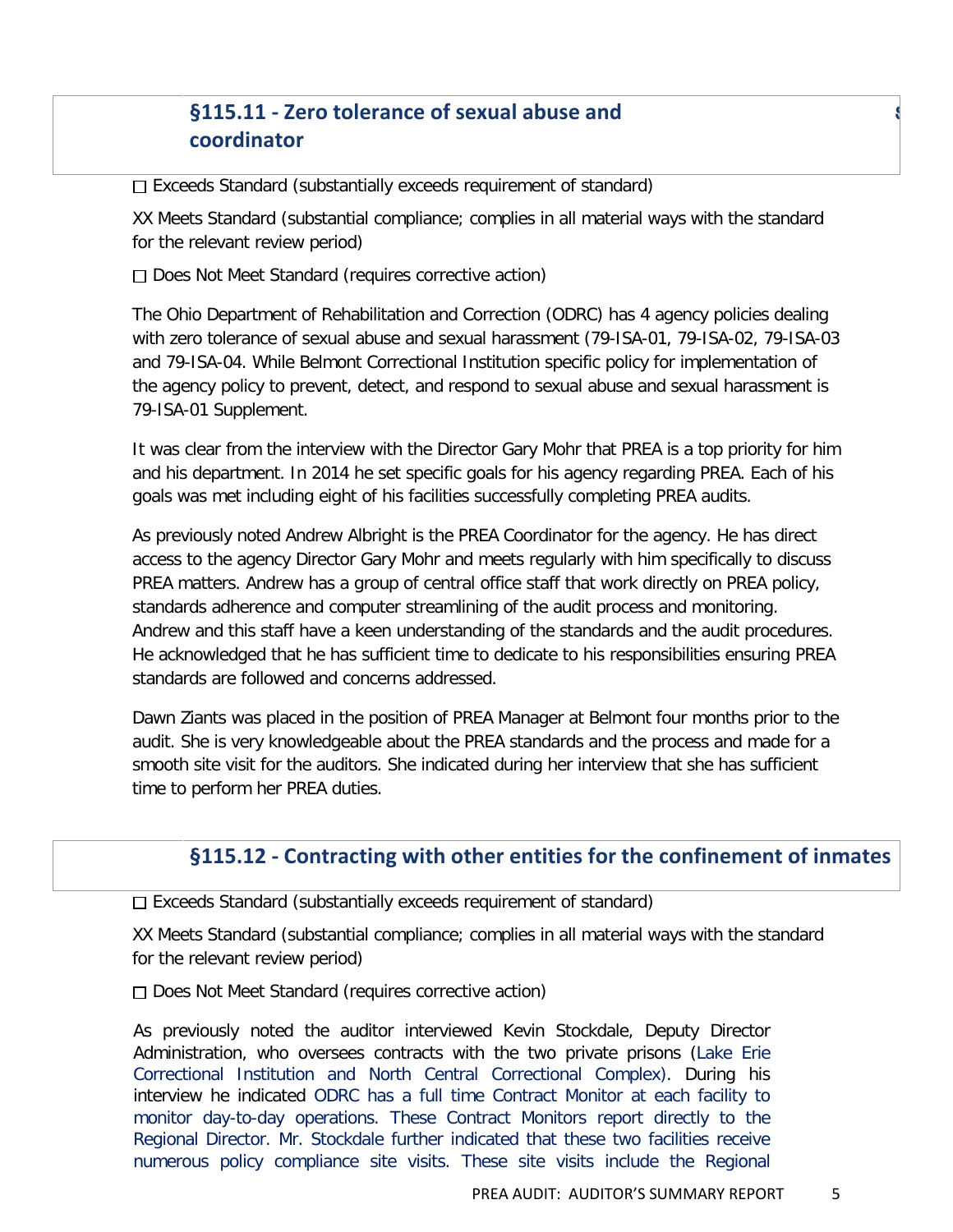Medical/Mental/Recovery Services Monitor, and the Regional Director with a Regional Team. The Bureau of Agency Policy and Operational Compliance conducts an annual Internal Management Audit to include a PREA Compliance Review. Contract facilities are required to follow ODRC Policies, which include all Zero Tolerance of Sexual Abuse and Sexual Harassment Polices . A PREA Compliance Review was conducted at both facilities in October 2014 with the next one scheduled to be held in June of 2015.

Lake Erie Correctional Institution and North Central Correctional Complex are both scheduled for their first PREA audit in the Fall of 2015.

#### **§115.13 – Supervision and Monitoring**

 $\Box$  Exceeds Standard (substantially exceeds requirement of standard)

XX Meets Standard (substantial compliance; complies in all material ways with the standard for the relevant review period)

 $\Box$  Does Not Meet Standard (requires corrective action)

ODRC has a policy requiring each of its institutions establish and maintain a staffing plan. Belmont has such a plan that requires taking into account items such as generally accepted detention practices, physical plant, inmate population and prevalence of substantiated and unsubstantiated sexual abuse allegations. Andrew Albright, PREA Coordinator and Dawn Ziants, PREA Manager are personally involved with this plan, which they review annually. Warden Michelle Miller indicated in her interview that she is notified each time there is any deviation from the plan. Except on the occasion of an emergency medical trip during the midnight shift the facility has not deviated from their staffing plan. Frequent unannounced rounds are made on all shifts by mid level supervisors. This was observed during the site visit.

#### **§115.14 – Youthful Inmates**

Belmont Correctional Institution has no youthful offenders. It is an adult facility. Standard does not apply.

#### **§115.15 – Limits to Cross-Gender Viewing and Searches**

 $\square$  Exceeds Standard (substantially exceeds requirement of standard)

XX Meets Standard (substantial compliance; complies in all material ways with the standard for the relevant review period)

Does Not Meet Standard (requires corrective action)

Policy and practice at Belmont allow all inmates the opportunity to shower, perform bodily functions, and change clothing without non-medical staff of the opposite gender viewing their buttocks or genitalia. Female staff announces their presence by setting off an alarm each time they enter the inmate living area. The alarm is both a buzzer and blinking light. Interviews with inmates confirmed their knowledge of the meaning of this sight and sound alarm. The auditor observed female staff utilizing the system during the site visit.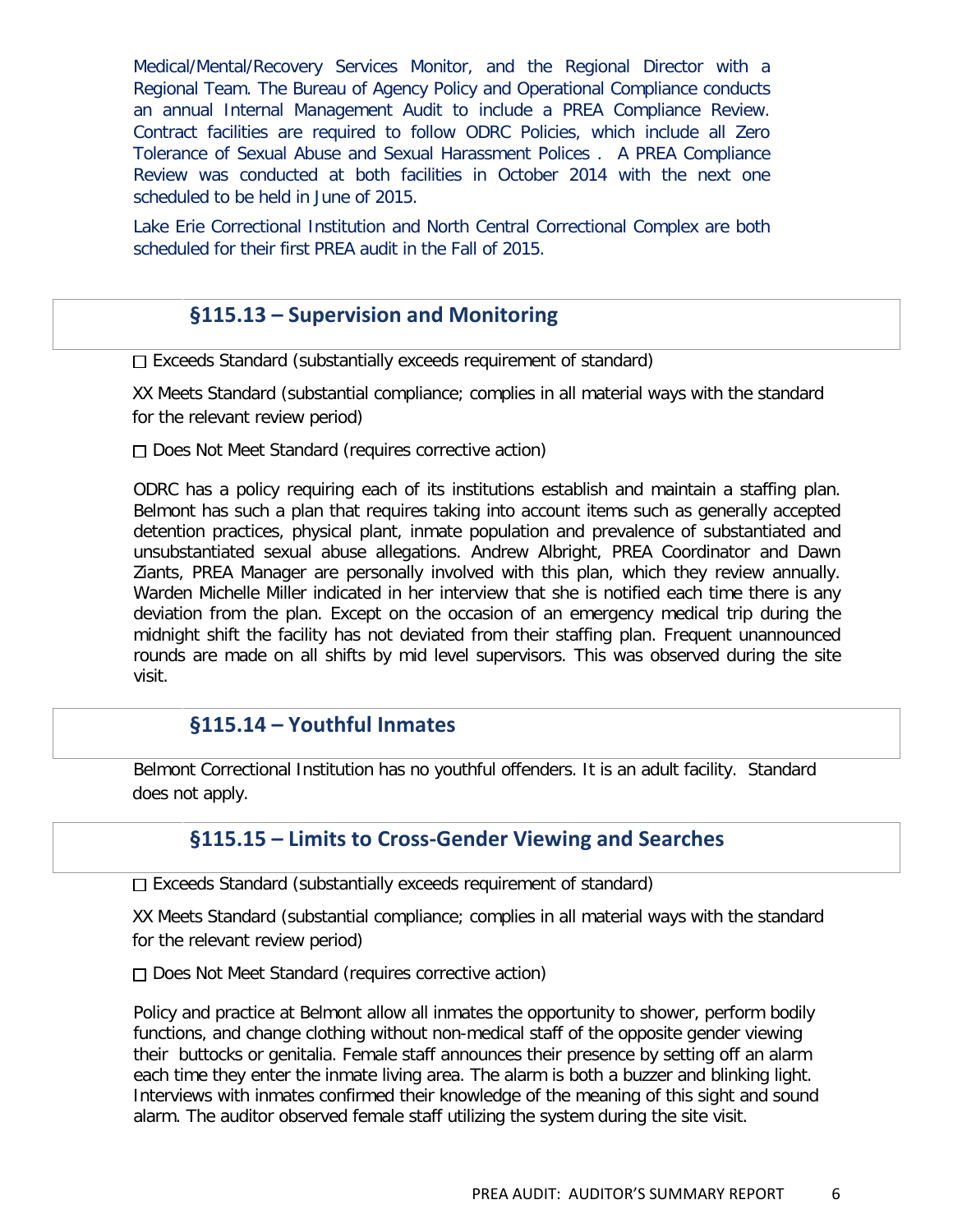Cross gender strip searches are not allowed per policy. If a body cavity search must be done it has to be conducted by medically trained staff. Policy also prohibits staff from frisking transgender and intersex inmates for the purpose of determining genitalia status. Interviews with staff confirmed these practices, as well as the review of the training lesson plans reinforcing these specific policies in the annual training. All staff has received training on conducting cross-gender pat-down searches and searches of transgender and intersex inmates in a professional and respectful manner.

# **§115.16 – Inmates with Disabilities and Inmates** w ho a **English** Proficient

 $\Box$  Exceeds Standard (substantially exceeds requirement of standard)

XX Meets Standard (substantial compliance; complies in all material ways with the standard for the relevant review period)

 $\Box$  Does Not Meet Standard (requires corrective action)

ODRC has established procedures in policy 79-ISA-01, to provide disabled inmates equal opportunity to participate in or benefit from all aspects of the agency's efforts to prevent, detect, and respond to sexual abuse and sexual harassment. The facility has a contract providing signing for the deaf as well as securing a contract with a service providing for all languages. The facility also provides handbooks on PREA policy and reporting in both English and Spanish to inmates. While on the reception unit, typically occurring on the second day after arrival, each inmate views a video on the agency zero tolerance on how to report and to whom. This video is close captioned and signed. During the site visit the auditor interviewed a blind inmate. He indicated he received all the zero tolerance information on sexual abuse and sexual harassment information in audio form. He indicated he knew how to report sexual abuse if necessary and was aware of third party reporting if needed.

## **§115.17 – Hiring and Promotion Decisions**

 $\square$  Exceeds Standard (substantially exceeds requirement of standard)

XX Meets Standard (substantial compliance; complies in all material ways with the standard for the relevant review period)

 $\Box$  Does Not Meet Standard (requires corrective action)

The auditor spent a considerable amount of time reviewing personnel files and interviewing the Human Resource staff person. ODRC policy 34-PRO-07 prohibits hiring or promoting anyone who may have contact with inmates. It also prohibits enlisting the services of any contractor who may have contact with inmates that engaged in sexual abuse in a prison, jail, lockup, community confinement facility, juvenile facility, or other institution. They are not allowed in any ODRC facility if they been convicted of engaging or attempting to engage in sexual activity in the community facilitated by force, overt or implied threats of force, or coercion, or if the victim did not consent or was unable to consent or refuse been civilly or administratively adjudicated to have engaged in the activity. Background checks are done on all employees, contractors and volunteers prior to entering Belmont.

Policy 79-ISA-01 requires that criminal background record checks be conducted at least every five years for current employees and contractors who may have contact with inmates. Belmont is currently up to date with their 5-year recheck. The agency has a procedure in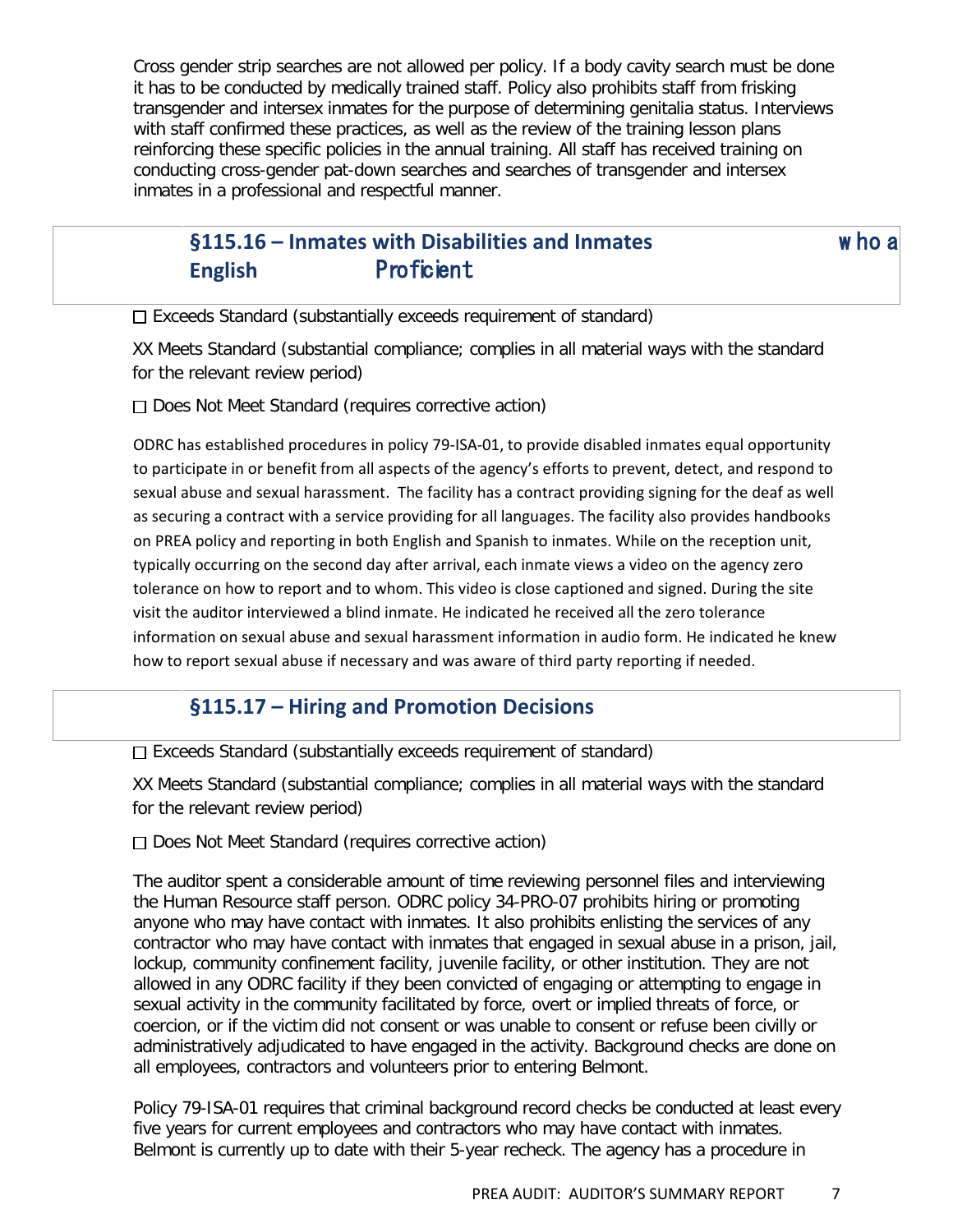place by which employees are asked to disclose any sexual misconduct under PREA. This will take place during the annual TB test done on all employees.

## **§115.18 – Upgrades to Facilities and Technology**

 $\square$  Exceeds Standard (substantially exceeds requirement of standard)

XX Meets Standard (substantial compliance; complies in all material ways with the standard for the relevant review period)

 $\Box$  Does Not Meet Standard (requires corrective action)

Belmont has not made any substantial expansions or modifications of the existing facility since August 20, 2012. There are currently 103 cameras throughout the complex none of which create privacy concerns. The Warden indicated that she submitted a request for camera upgrades in this budget year. She also indicated that if she secured money for the cameras the Sexual Abuse Review Team (SART), which includes the PREA Manager, would be involved in the camera placement decisions.

#### **§115.21 – Evidence Protocol and Forensic Medical Examinations**

XX Exceeds Standard (substantially exceeds requirement of standard)

 $\Box$  Meets Standard (substantial compliance; complies in all material ways with the standard for the relevant review period)

Does Not Meet Standard (requires corrective action)

The Belmont Correctional Institution Investigator is responsible for conducting all administrative investigations and the Ohio State Highway Patrol Investigator is responsible for conducting all criminal investigations. Each sexual abuse allegation is immediately referred to the Ohio State Patrol Investigator as a crime. It is handled as a criminal case until this investigator determines a crime was not committed at which time it is turned over to the facility Investigator as an administrative case. Both the facility investigator and the Ohio State Patrol attended the same Sexual Abuse training. The training content was reviewed and protocols were found to be adapted from DOJ's Office Sexual Assault Medical Forensic Examinations publication.

Belmont utilizes East Ohio Regional Hospital for forensic exams at no cost to the inmate. There have been four forensic exams conducted in the last 12 months, one conducted by a SANE Nurse and three conducted by qualified medical practitioners. The facility makes available a victim advocate from TRI County Help Center. There is currently a three-year MOU to provide advocate services to victims of assault. The auditor interview with the supervisor at this Center verified the service they offer and provide and she indicated that there have been no requests to date. Posters from this Center are placed throughout the facility providing contact information. There are no phone numbers posted, however Belmont staff offers to call this Center if the inmate wants. This offering is documented in the ODRC PREA paperwork. The facility also has a Victim Support Staff member on all shifts to provide advocate services to victims of assault. These qualified staff has received the additional training to provide this service.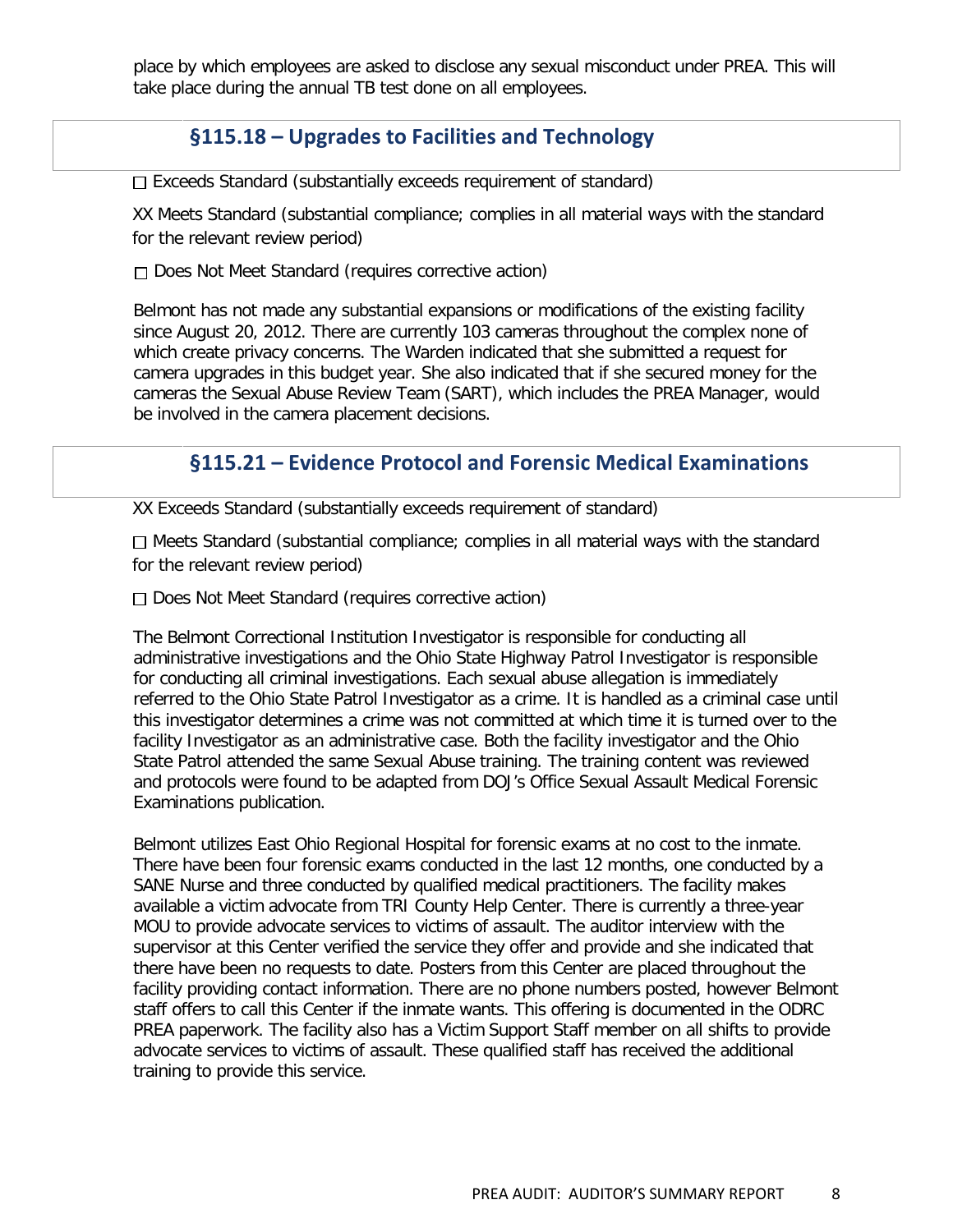## **§115.22 – Policies to Ensure Referrals of Allegations for Investigations**

 $\Box$  Exceeds Standard (substantially exceeds requirement of standard)

XX Meets Standard (substantial compliance; complies in all material ways with the standard for the relevant review period)

 $\Box$  Does Not Meet Standard (requires corrective action)

Agency policy 79-ISA-01 requires that an administrative or criminal investigation be completed for all allegations of sexual abuse and sexual harassment. This policy and the MOU with the Ohio State Highway Patrol describe the responsibilities and process for the referral of allegations of sexual abuse or sexual harassment for a criminal investigation and is published on the ODRC website. The interviews with the ODRC Investigator and the Ohio State Highway Patrol Investigator demonstrated the process they follow and responsibilities.

## **§115.31 – Employee Training**

XX Exceeds Standard (substantially exceeds requirement of standard)

 $\Box$  Meets Standard (substantial compliance; complies in all material ways with the standard for the relevant review period

 $\Box$  Does Not Meet Standard (requires corrective action)

Belmont Correctional Institution takes training of its' staff about the agency zero tolerance policy very serious. The Director made this very clear during his interview. The training curriculum follows all criteria outlined in the standard. All staff interviewed was clear on their responsibilities in dealing with sexual abuse and sexual harassment. Each staff member acknowledges by signature that they understand the training as well as each must take a PREA subject matter test until they pass it. Interviews of the random staff and general questions asked during the tour clearly indicated each staff member understands all policy aspects of responding to allegations of sexual abuse and sexual harassment. The training record indicated all staff at the Belmont has received the mandatory PREA training. The facility requires all staff receive annual refresher training instead of every two years as required by the standard.

## **§115.32– Volunteer and Contractor Training**

 $\square$  Exceeds Standard (substantially exceeds requirement of standard)

XX Meets Standard (substantial compliance; complies in all material ways with the standard for the relevant review period)

 $\Box$  Does Not Meet Standard (requires corrective action)

All contractors and volunteers at the Belmont receive PREA training prior to assuming their responsibilities. The auditor reviewed training records in which they signed acknowledging understanding the training. Training files reviewed of contractors and volunteers demonstrated each received this training prior to assuming their duties. Interviews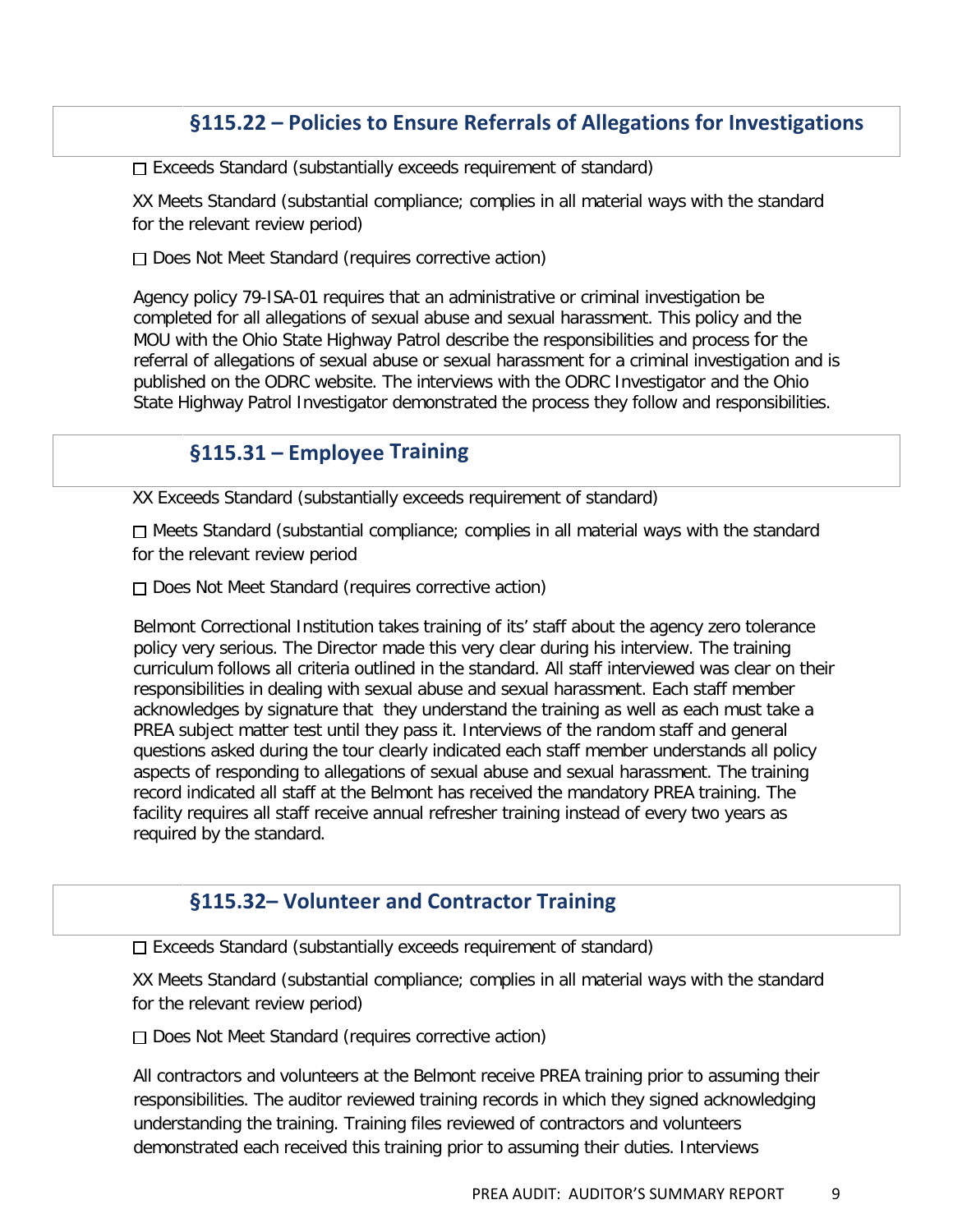conducted with a contractor and a volunteer detailed the training they received including the consequences for any violation to the ODRC policy.

## **§115.33 – Inmate Education**

 $\Box$  Exceeds Standard (substantially exceeds requirement of standard)

XX Meets Standard (substantial compliance; complies in all material ways with the standard for the relevant review period)

 $\Box$  Does Not Meet Standard (requires corrective action)

Every inmate arriving at Belmont receives written materials on the agency zero tolerance to sexual abuse and sexual harassment describing how and to whom to report any incident. They are placed on the reception unit, and excluding Saturday and Sunday, each receives an in-depth orientation the next day after arrival on PREA. This includes a video that is close captioned and signed with a question and answer session with a staff member. Interviews with the intake staff and interviews with inmates confirmed that information is provided both verbally and in writing. The facility provided documentation those inmates, who arrived at the facility prior to the institution implementing PREA, signed that they received the PREA training.

## **§115.34 – Specialized Training: Investigations**

XX Exceeds Standard (substantially exceeds requirement of standard)

 $\Box$  Meets Standard (substantial compliance; complies in all material ways with the standard for the relevant review period)

Does Not Meet Standard (requires corrective action)

The facility Investigator and the Ohio State Highway Patrol Investigator receive the same PREA investigation training and in most cases attend this training together. This additional training is provided through the PREA resource Center and the Moss Group. This training insures that administrative and criminal investigations are properly done to insure that confirmed allegations are not lost due to poor communication between Investigators. The auditor verified training records and certificates documenting these investigators received this additional training. The training included techniques for interviewing sexual abuse victims in confine settings, proper use of Miranda and Garrity warnings, sexual abuse evidence collection in confinement settings, and the criteria and evidence required to substantiate a case for administrative action or prosecution referral. The communication excellent working relationship between both agencies is impressive. Each Investigator keeps the other informed of every facet of the case.

#### **§115.35 – Specialized training: Medical and mental health care**

 $\Box$  Exceeds Standard (substantially exceeds requirement of standard)

XX Meets Standard (substantial compliance; complies in all material ways with the standard for the relevant review period)

 $\Box$  Does Not Meet Standard (requires corrective action)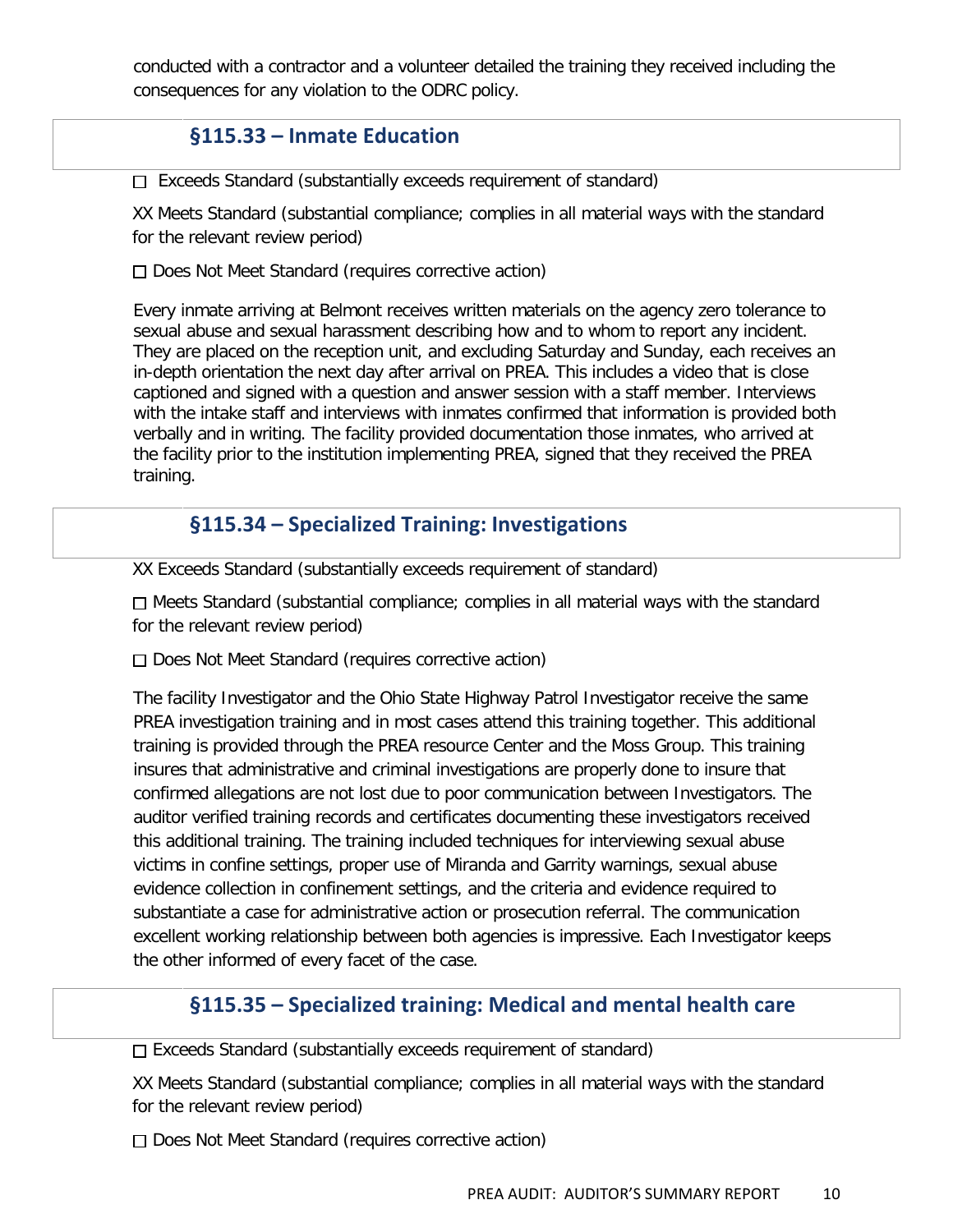All the Medical and Mental Health staff assigned to Belmont has taken specialized training over and above the required staff PREA training. This specialized training lesson plan covered topics: how to detect and access signs of sexual abuse and sexual harassment, how to preserve evidence, how to respond to victims and how and to whom to report incidents. Interviews with medical and mental health staff confirmed this specialized training was received. Training records also reflect all medical and mental health has staff have received this specialized training.

## **§115.41 – Screening for Risk of Victimization and Abusiveness**

XX Exceeds Standard (substantially exceeds requirement of standard)

 $\Box$  Meets Standard (substantial compliance; complies in all material ways with the standard for the relevant review period)

 $\Box$  Does Not Meet Standard (requires corrective action)

ODRC policy 79-ISA-04 requires screening upon admission to each facility or transfer to another facility for risk of sexual abuse victimization or sexual abusiveness toward other inmates. This must be accomplished within 72 hours of arrival and normally completed in the day of arrival. The policy also requires that the facility reassess each inmate's risk of victimization or abusiveness not to exceed 30 days after the inmate's arrival at the facility, based upon any additional, relevant information received by the facility since the intake screening. Typically this reassessment is done within 14 days after arrival. The ODRC PREA Risk Assessment Process was originally implemented using paper forms and scanned into their document imaging system (Onbase). This continued until their automated PREA Assessment Process was put into production on September 8, 2014. This system allows each facility to easily share information throughout the Agency.

Upon admission to the facility, all inmates are immediately assessed by the Medical Department. The assigned nurse initiates the assessment and completes the first screen. The Nurse asks: 1) if the inmate has a mental, physical, or developmental disability; (2) The age of the inmate;  $\beta$ ) the physical build of the inm ate;  $\alpha$ ) W hether the inm ate has previously been incarcerated. (5) Whether the inmate's criminal history is exclusively nonviolent; (6) Whether the inmate has prior convictions for sex offenses against an adult or child;  $(7)$ Whether the inmate is or is perceived to be gay, lesbian, bisexual, transgender, intersex, or gender nonconforming;  $\theta$ ) W hether the inm ate has previously experienced sexual victimization;  $\theta$ ) the inm ate's own perception of vulnerability; and (10) whether the inm ate is detained solely for civil immigration purposes. The Nurse also determines if the inmate is perceived to be gender nonconforming. The assessment is then put into a queue for the Case Managers.

The Case Managers check their "In-Progress" assessments at least daily and complete the second screen. The assessment then goes into the Unit Manager queue. The Unit Managers check their "Pending UM" cases and determines if the inmate does not need a PREA Classification or they recommend a classification: **Victim (High Risk):** Previous victim of sexual abuse in an institution setting – automatic classification, **Abuser (High Risk):** Previously sexually abused another in an institution setting – automatic classification, **Potential Victim**: At risk of victimization, **Potential Abuse**r: At risk of abusing.

If a PREA Classification is recommended, the UMC in conjunction with the Unit Team determines the final classification and develops the PREA Accommodation Strategy. This strategy addresses housing, programs, work and education with the goal of keeping the inmates safe. All transgender and intersex inmates are automatically referred to the PREA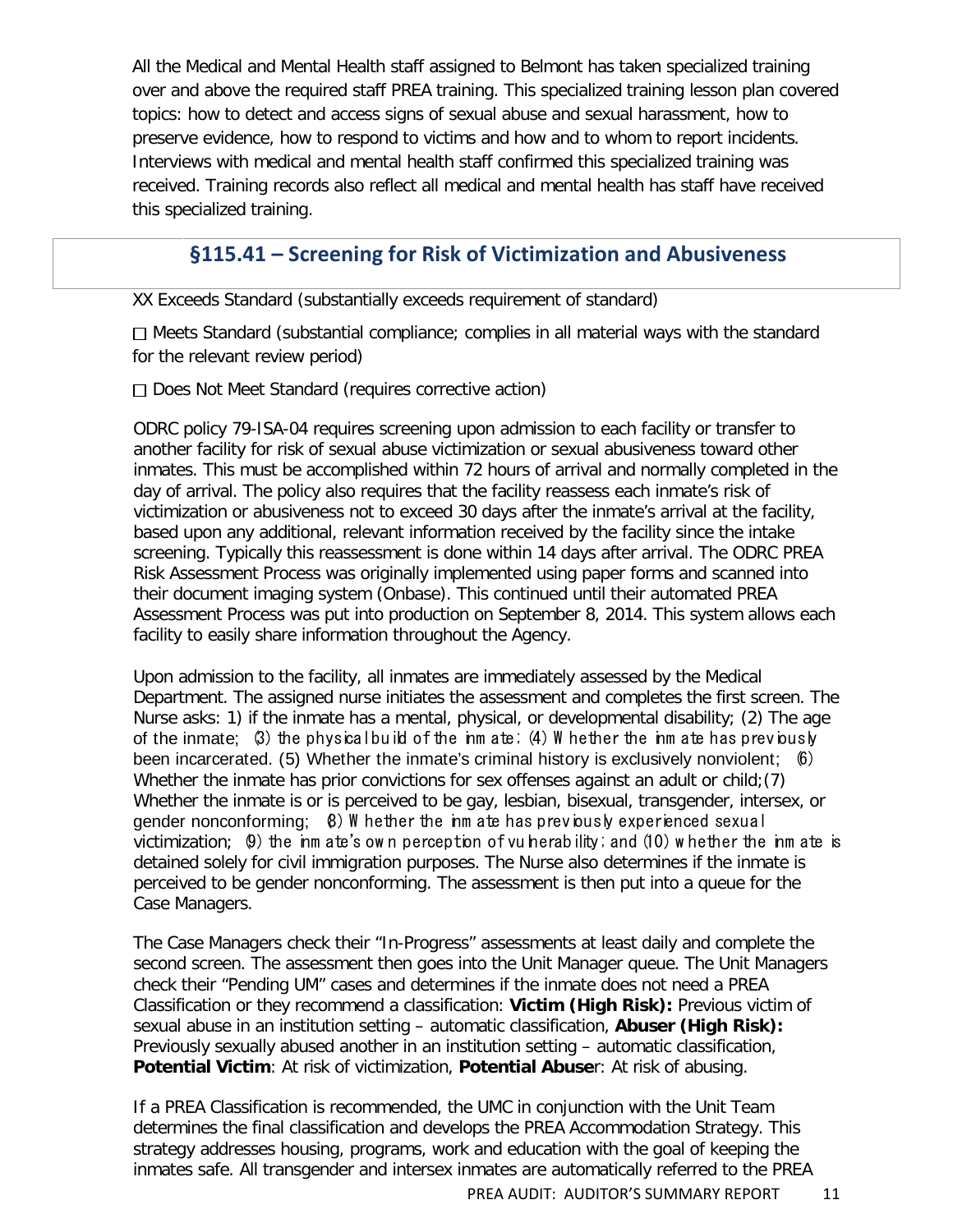Accommodation Strategy Team. This team is chaired by the PREA Compliance Manager and includes the Unit Team, Medical and Mental Health staff. The teams meet with the inmate to discuss his views and develop a PREA Accommodation Strategy.

## **§115.42 – Use of Screening Information**

 $\square$  Exceeds Standard (substantially exceeds requirement of standard)

XX Meets Standard (substantial compliance; complies in all material ways with the standard for the relevant review period)

 $\Box$  Does Not Meet Standard (requires corrective action)

As noted in standard 115.41 Belmont uses information from the risk screening required to inform housing, bed, work, education, and program assignments with the goal of keeping separate and closely monitoring those inmates at high risk of being sexually victimized from those at high risk of being sexually abusive. If an inmate is designated as a victim, potential victim, abuser or potential abuser the Accommodation Strategy Team addresses housing, work, and program assignments. Supervisors in each these areas have limited access to the risk assessment information only allowing them to know the PREA classification not the reasons for it. Assignments for transgender and intersex inmates are done individually after discussion with the inmate.

## **§115.43 – Protective Custody**

 $\Box$  Exceeds Standard (substantially exceeds requirement of standard)

XX Meets Standard (substantial compliance; complies in all material ways with the standard for the relevant review period)

 $\Box$  Does Not Meet Standard (requires corrective action)

ODRC policy 79-ISA-04 prohibits the placing of inmates at high risk for sexual victimization in involuntary segregated housing unless an assessment of all available alternatives has been made and a determination has been made that there is no available alternative means of separation from likely abusers. There has been no case where segregation was used to place inmates at high risk of victimization in the last 12 months. This was confirmed with both the Warden and Segregation Supervisors. Inmates interviewed, at risk for victimization, indicated they were never place in segregation.

## **§115.51 – Inmate Reporting**

 $\square$  Exceeds Standard (substantially exceeds requirement of standard)

XX Meets Standard (substantial compliance; complies in all material ways with the standard for the relevant review period)

Does Not Meet Standard (requires corrective action)

ODRC has established procedures allowing for multiple internal ways for inmates to report sexual abuse or sexual harassment to a public or private entity or office that is not part of the agency. Belmont utilizes Franklin County Juvenile Detention Facility as the way for their inmates to report abuse or harassment to a public or private entity or office that is not part of the agency. There is an MOU with this agency that requires immediately notifying the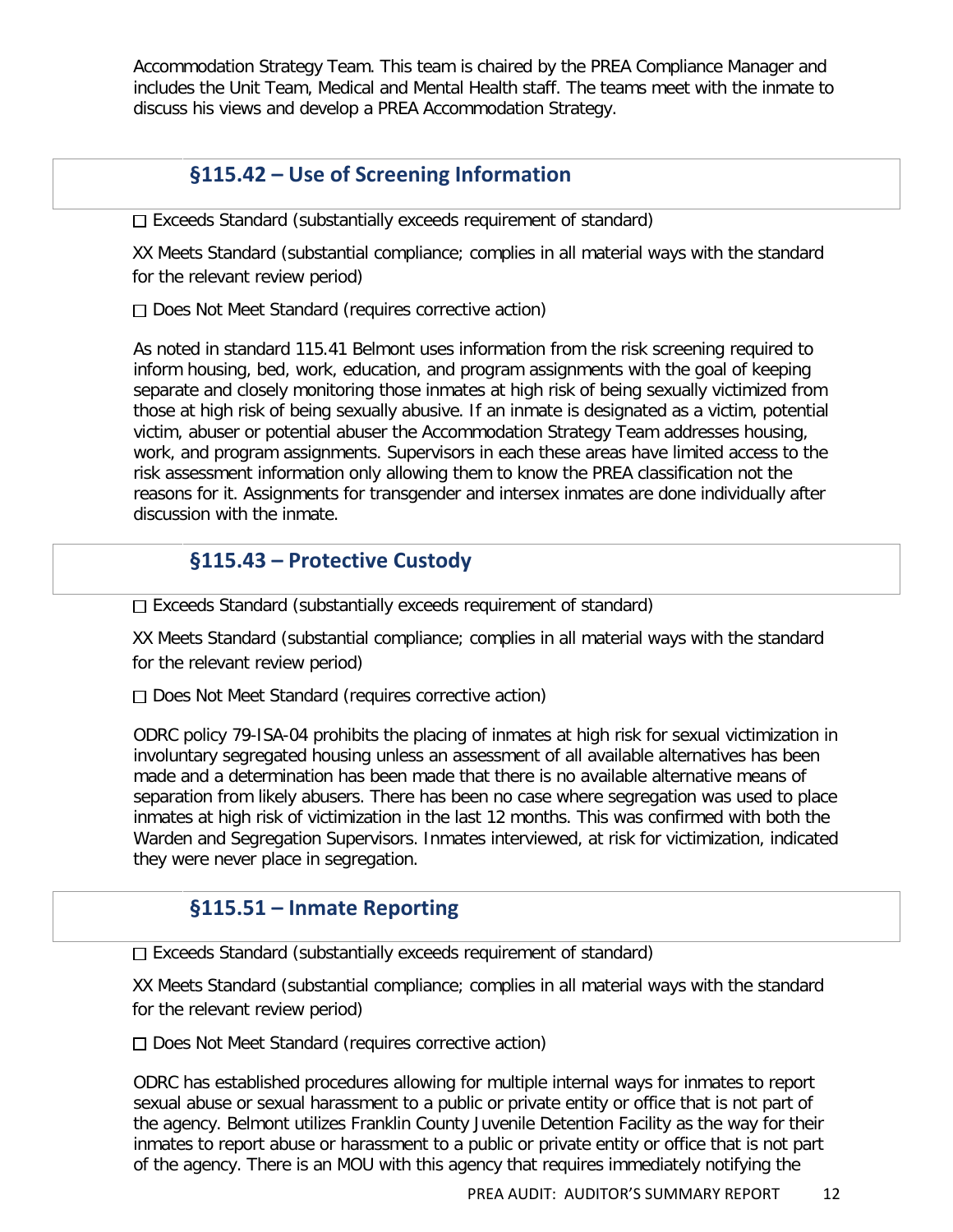facility that a report of sexual abuse had been made. The inmate may make the alleged abuse report confidentially to the number indicated on the posters throughout the facility. This number is monitored 24 hours a day. Franklin County Detention Facility notifies the Chief Inspector for ODRC who in turns immediately notifies the facility Investigator so a PREA case can be initiated.

ODRC policy 79-ISA-01 mandates that staff accept reports of sexual assault and sexual harassment made verbally, in writing, anonymously, and from third parties. Staff is required to document verbal reports. This mandate was confirmed to the auditor during random staff interviews and with the interview with the investigator.

#### **§115.52 – Exhaustion of Administrative Remedies**

Belmont does not have administrative procedures through the inmate grievance process regarding sexual abuse. THE STANDARD IS NOT APPLICABLE

## **§115.53 – Inmate Access to Outside Confidential Support Services**

 $\square$  Exceeds Standard (substantially exceeds requirement of standard)

XX Meets Standard (substantial compliance; complies in all material ways with the standard for the relevant review period)

Does Not Meet Standard (requires corrective action)

Belmont provides inmates with access to Tri County Help Center, a victim's advocate, for emotional support services related to sexual abuse. Posters through out the facility list the mailing address for this group and letter go out to this agency are treated as confidential correspondence meaning the envelope is sealed by the inmate and not opened. The phone number is not listed, however inmates can request their unit team reach out to the Center for any support services. If needed as a result of an alleged sexual assault the inmate is asked as part of the PREA process if he would like the facility to contact Tri County Help Center for advocacy services with the request and response being documented. Belmont has an MOU for three year until 2-19-2017 to provide support and advocate services. The auditor spoke with the Director who confirmed the service that the Center would provide and she also indicated they have never received a phone call or mail from an inmate to date. Random interviews with inmates reflected that they were aware of the posters around the facility but since they had no specific need, were not sure of the services provided.

## **§115.54 – Third-Party Reporting**

 $\Box$  Exceeds Standard (substantially exceeds requirement of standard)

XX Meets Standard (substantial compliance; complies in all material ways with the standard for the relevant review period)

 $\Box$  Does Not Meet Standard (requires corrective action)

Belmont has third party reporting of sexual abuse or sexual harassment through the Agency web site. There is a PREA section on the page allowing anyone to make a sexual abuse allegation on behalf of any inmate. There are posters at the entrance to the facility and in the visiting room alerting visitors how to make a report on behalf of an inmate. Interviews with inmates indicated they were generally aware of third party reporting and how to

PREA AUDIT: AUDITOR'S SUMMARY REPORT 13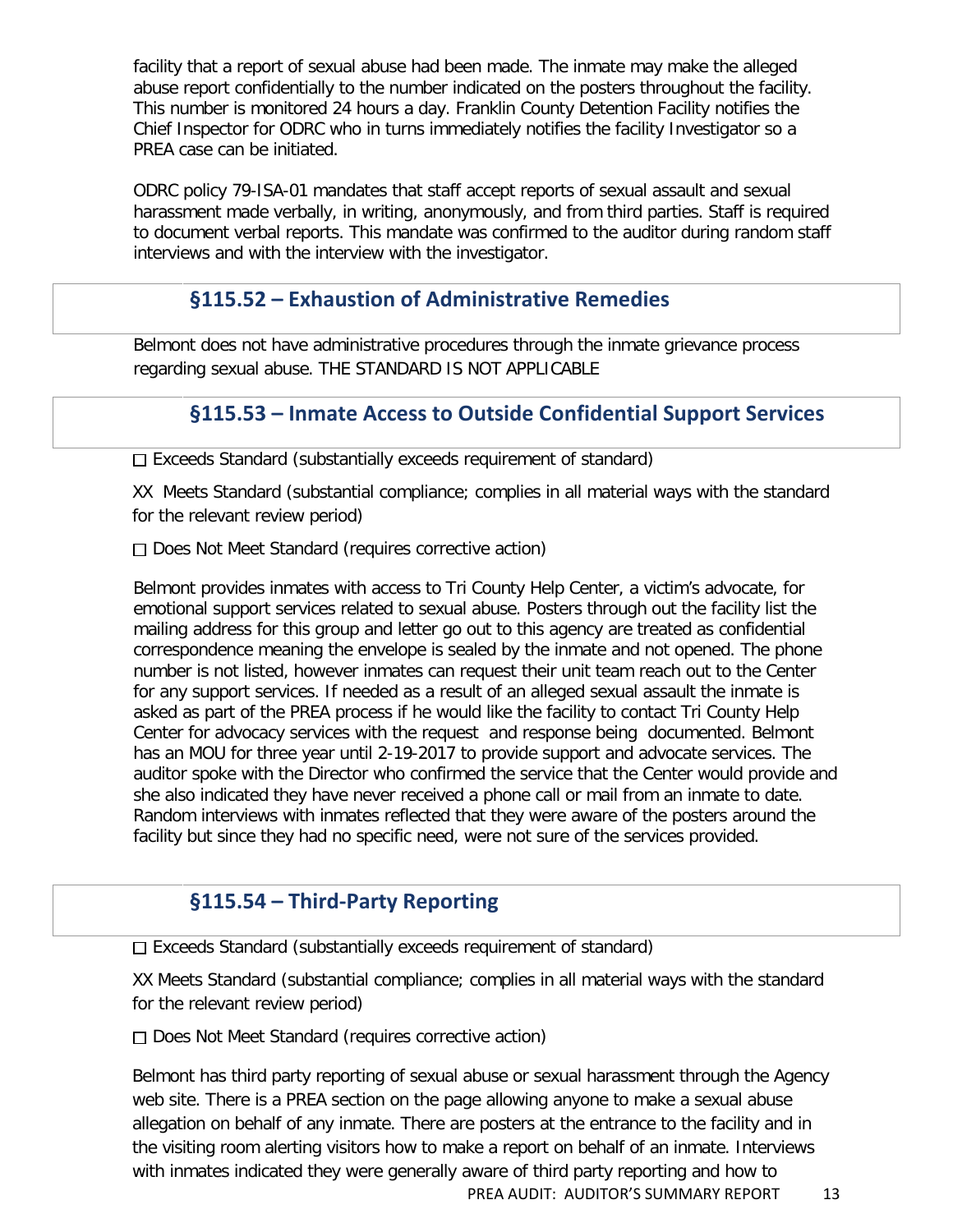accomplish it. Some of the inmates indicated during the random interviews that since the issue did not really affect them they did not pay much attention to the phone numbers on facility posters and the information available on the web page.

## **§115.61 – Staff and Agency Reporting Duties**

Exceeds Standard (substantially exceeds requirement of standard)

XX Meets Standard (substantial compliance; complies in all material ways with the standard for the relevant review period)

 $\Box$  Does Not Meet Standard (requires corrective action)

ODRC policy 79-ISA-02 requires all staff to report immediately any knowledge, suspicion, or information they receive regarding an incident of sexual abuse or sexual harassment that occurred in a facility, whether or not it is part of the agency. This policy also prohibits staff from revealing any information related to a sexual abuse report to anyone other than to the extent necessary to make treatment, investigation, and other security and management decisions. Interviews of staff and a review of investigative files indicted compliance to this reporting requirement.

## **§115.62 – Agency Protection Duties**

Exceeds Standard (substantially exceeds requirement of standard)

XX Meets Standard (substantial compliance; complies in all material ways with the standard for the relevant review period)

Does Not Meet Standard (requires corrective action)

ODRC policy requires that anytime the agency or facility learn that an inmate is subject to a substantial risk of imminent sexual abuse, it takes immediate action to protect the inmate. Staff interviewed indicated that they would follow the same protocols as if an inmate actually reported he was sexually assaulted. The inmate is immediately secured, supervisor notified, Investigator and PREA Manager notified. The process was also reaffirmed during the Warden interview. She indicated that there were no reported inmates at substantial risk during the last 12 months.

## **§115.63 – Reporting to Other Confinement Facilities**

Exceeds Standard (substantially exceeds requirement of standard)

XX Meets Standard (substantial compliance; complies in all material ways with the standard for the relevant review period)

 $\Box$  Does Not Meet Standard (requires corrective action)

ODRC policy 79-ISA-02 requires that, upon receiving an allegation that an inmate was sexually abused while confined at another facility, the Warden of the facility must notify the head of the facility or appropriate office of the agency/facility within 72 hours where sexual abuse is alleged to have occurred. There was one allegation, occurring at another facility, made at Belmont during the previous 12 months. The investigation file noted the date and time the allegation was made and the date and time the sending facility Warden was notified. The notification was made on the same day accomplished the same day. Belmont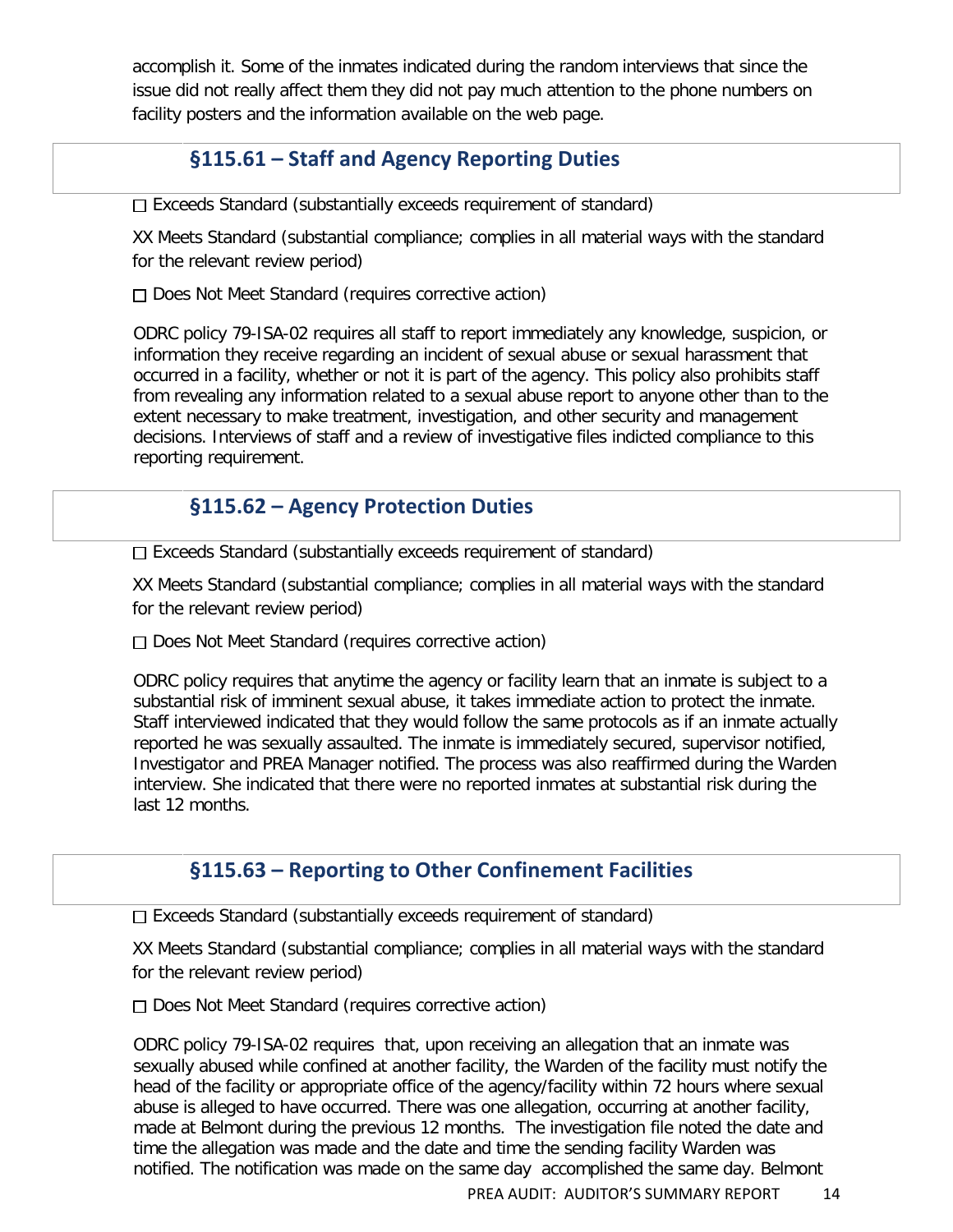has received no complaints from other facilities.

## **§115.64 – Staff First Responder Duties**

 $\Box$  Exceeds Standard (substantially exceeds requirement of standard)

XX Meets Standard (substantial compliance; complies in all material ways with the standard for the relevant review period)

Does Not Meet Standard (requires corrective action)

ODRC policy 79-ISA-02 outlines the specific duties of security and non-security personnel responding to allegations of sexual abuse. Staff interviews demonstrated that all knew the policy and practice to follow. Staff was very cognizant about ensuring safety and the well being of the alleged victim while ensuring that physical evidence is not destroyed or contaminated.

#### **§115.65 – Coordinated Response**

 $\Box$  Exceeds Standard (substantially exceeds requirement of standard)

XX Meets Standard (substantial compliance; complies in all material ways with the standard for the relevant review period)

 $\Box$  Does Not Meet Standard (requires corrective action)

Belmont 79-ISA-02 Supplement is the written institutional plan coordinating actions taken in response to an incident of sexual abuse among staff first responders, medical and mental health practitioners, investigators, and facility leadership. Executive staff elaborated each of their responsibilities in their coordinated efforts, during their interviews.

## **§115.66 – Preservation of ability to protect inmates from contact with** abusers

 $\Box$  Exceeds Standard (substantially exceeds requirement of standard)

XX Meets Standard (substantial compliance; complies in all material ways with the standard for the relevant review period)

Does Not Meet Standard (requires corrective action)

The Ohio Department of Rehabilitation and Correction has not entered into a new or renewed any Collective Bargaining Agreement since August 20, 2012. The current agreement allows the Agency to remove staff alleged to have engaged in sexual abuse from inmate contact or placing the employee on paid levee pending the outcome of the investigation. One contractor was terminated as a result of a sexual abuse investigation during the last 12 months.

#### **§115.67 – Agency protection against retaliation**

 $\Box$  Exceeds Standard (substantially exceeds requirement of standard)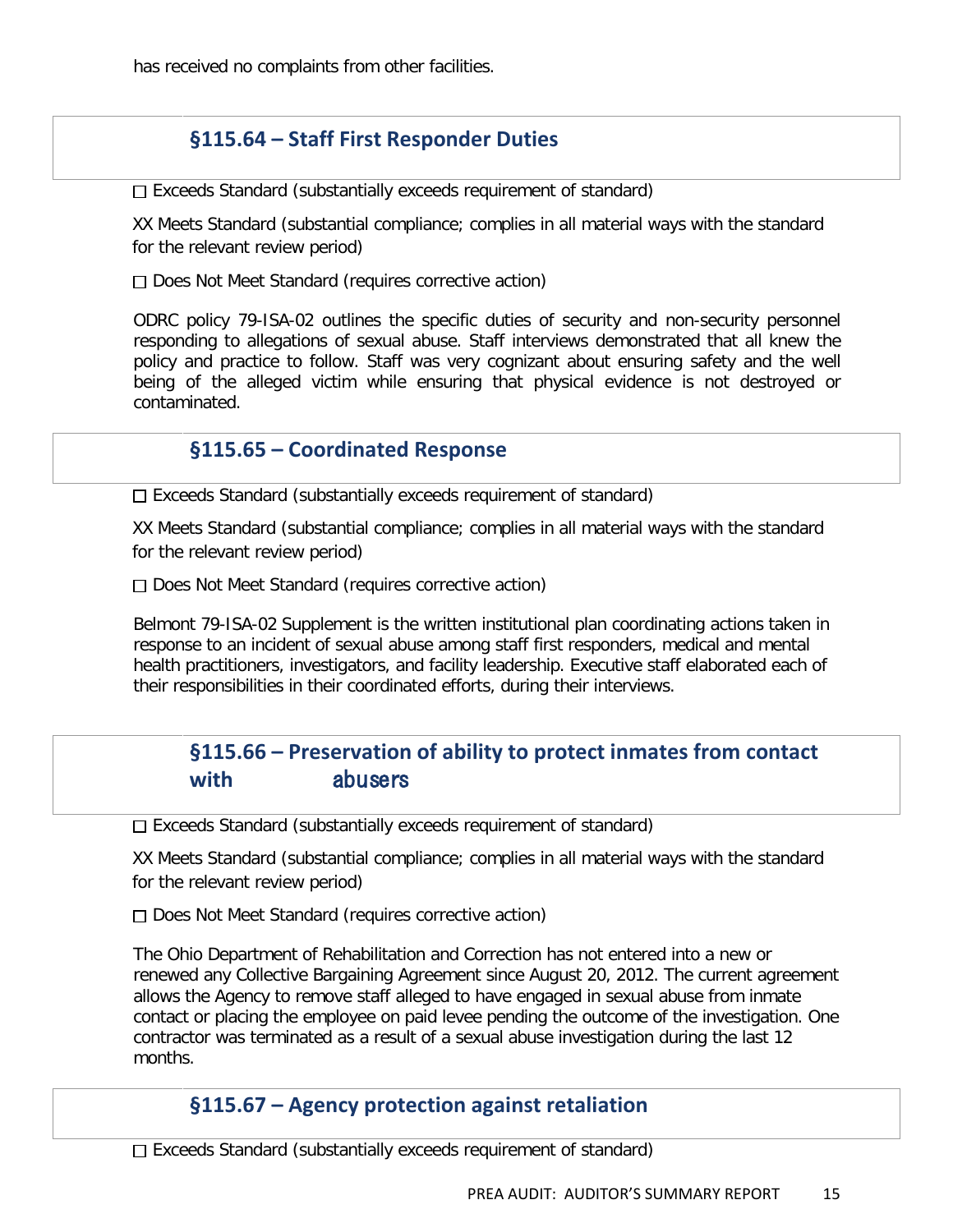XX Meets Standard (substantial compliance; complies in all material ways with the standard for the relevant review period)

 $\Box$  Does Not Meet Standard (requires corrective action)

ODRC policy 79-ISA-02 states that any inmates or staff member who reports sexual abuse or sexual harassment or cooperates with a sexual abuse or sexual harassment investigation will be free from retaliation by other inmates or staff. Investigator Paul Bumgardner is the staff person charged with monitoring retaliation. The interview with the Investigator and his investigative files support inmate periodic monitoring for at least 90 days and longer if needed. The monitoring requires looking at the inmate work assignments, disciplinary reports and evaluations and talking with the inmate. He indicated he would monitor staff retaliation much in the same way (job assignments and evaluations). There have been no retaliation complaints made during the last 12 months.

## **§115.68 – Post-Allegation Protective Custody**

 $\Box$  Exceeds Standard (substantially exceeds requirement of standard)

XX Meets Standard (substantial compliance; complies in all material ways with the standard for the relevant review period)

 $\Box$  Does Not Meet Standard (requires corrective action)

ODRC 79 ISA-04 prohibits the facility from placing inmates in segregation for protection who allege to have suffered sexual abuse unless no alternative is available. If placed there prisoners must be provided programs, privileges, education and work or document why they didn't receive them. Interviews with the Warden, Special Housing Unit Supervisor and segregation line staff confirmed that segregation has not been used to house inmates for protection after an alleged sexual assault.

## **§115.71 – Criminal and Administrative Agency Investigations**

XX Exceeds Standard (substantially exceeds requirement of standard)

Meets Standard (substantial compliance; complies in all material ways with the standard for the relevant review period)

Does Not Meet Standard (requires corrective action)

As previously mentioned all allegations of sexual abuse are immediately turned over to the Ohio State Highway Patrol Investigator for investigation as a crime. If he determines no crime was committed the Belmont Investigator conducts an administrative investigation. The auditor reviewed the training records of the facility investigator. He has received special training in this area as previously noted. The credibility of an alleged victim, suspect, or witness is assessed on an individual basis and not determined by the person's status as prisoner or staff. All twenty-one alleged sexual abuse investigative files were reviewed. Two cases were substantiated. One resulted in termination of a contract staff member. It was turned over for prosecution but the DA refused to prosecute. The second case is still pending resolution. Random interviews conducted with inmates (alleging sexual abuse) indicated that the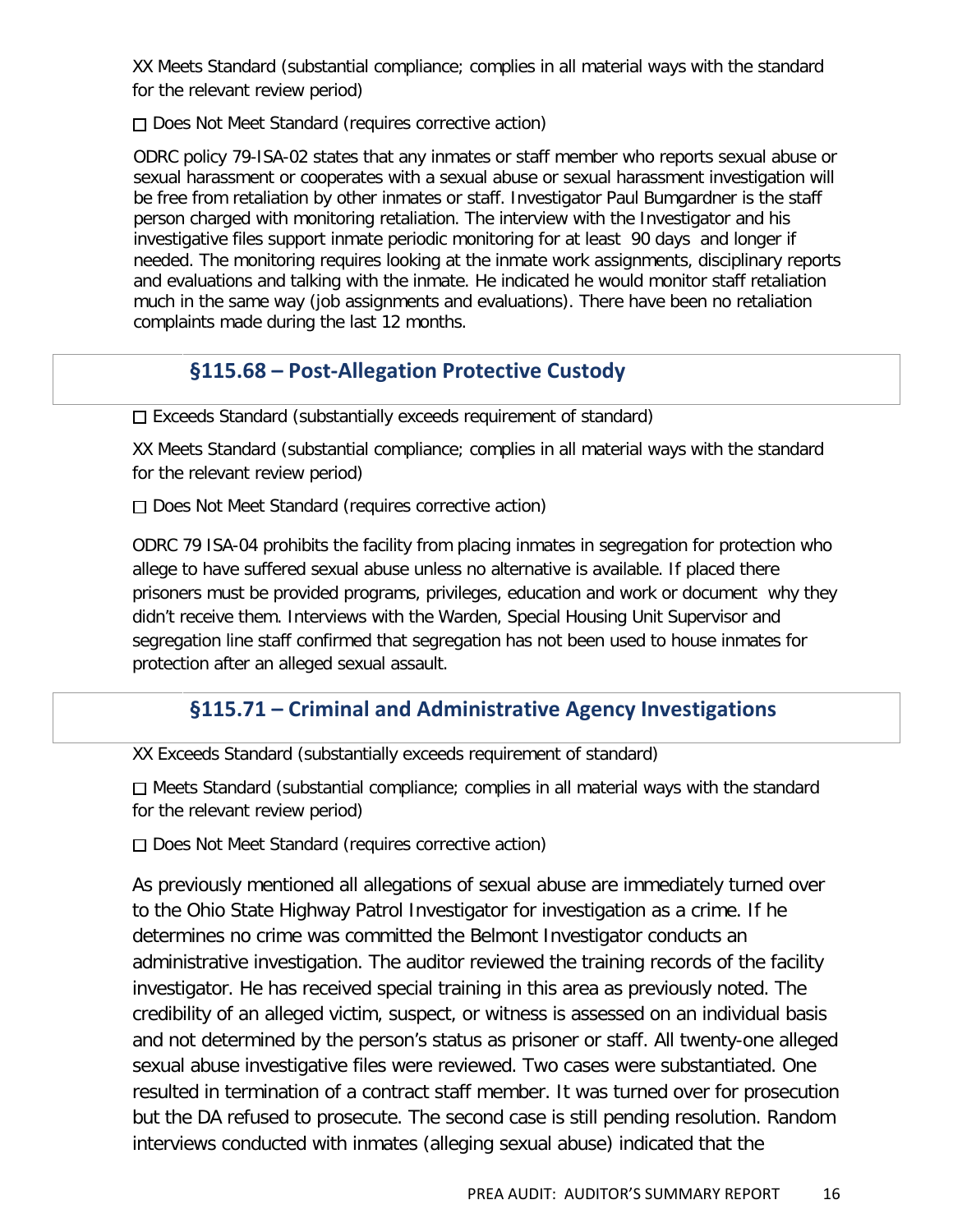response to each of their allegations was immediate and complete. Each stated that there was no retaliation as a result of their complaint.

## **§115.72 – Evidentiary Standard for Administrative Investigations**

 $\Box$  Exceeds Standard (substantially exceeds requirement of standard)

XX Meets Standard (substantial compliance; complies in all material ways with the standard for the relevant review period)

 $\Box$  Does Not Meet Standard (requires corrective action)

ODRC policy 79-ISA-02 imposes no standard higher than a preponderance of the evidence for determining whether allegations of sexual abuse or sexual harassment are substantiated. This threshold was reflected during the interviews with the Investigator and the Warden.

#### **§115.73 – Reporting to Inmate**

 $\Box$  Exceeds Standard (substantially exceeds requirement of standard)

XX Meets Standard (substantial compliance; complies in all material ways with the standard for the relevant review period)

Does Not Meet Standard (requires corrective action)

ODRC policy 79-ISA-02 requires that any inmate who makes an allegation that he suffered sexual abuse in an agency facility is informed verbally as to whether the allegation has been determined to be substantiated, unsubstantiated, or unfounded following an investigation by the agency. The inmate notification is maintained in the investigative file.

Following an inmate's allegation that a staff member has committed sexual abuse against the inmate, the facility subsequently informs the inmate (unless the agency has determined that the allegation is unfounded) whenever the employee is on his unit, no longer employed in the facility or if the employee was indicted or charged.

#### **§115.76 – Disciplinary sanctions for staff**

 $\Box$  Exceeds Standard (substantially exceeds requirement of standard)

XX Meets Standard (substantial compliance; complies in all material ways with the standard for the relevant review period)

 $\Box$  Does Not Meet Standard (requires corrective action)

ODRC policies 79-ISA-01 and 31-SEM-02 mandate that staff is subject to disciplinary sanctions up to and including termination for violating agency sexual abuse or sexual harassment policies. The policies also provide disciplinary sanctions for violations of agency policies relating to sexual abuse or sexual harassment commensurate with the nature and circumstances of the acts committed, the staff member's disciplinary history, and the sanctions imposed for comparable offenses by other staff with similar histories. There have been no terminations or discipline imposed on any staff member for sexual abuse or sexual harassment within the last 12 months.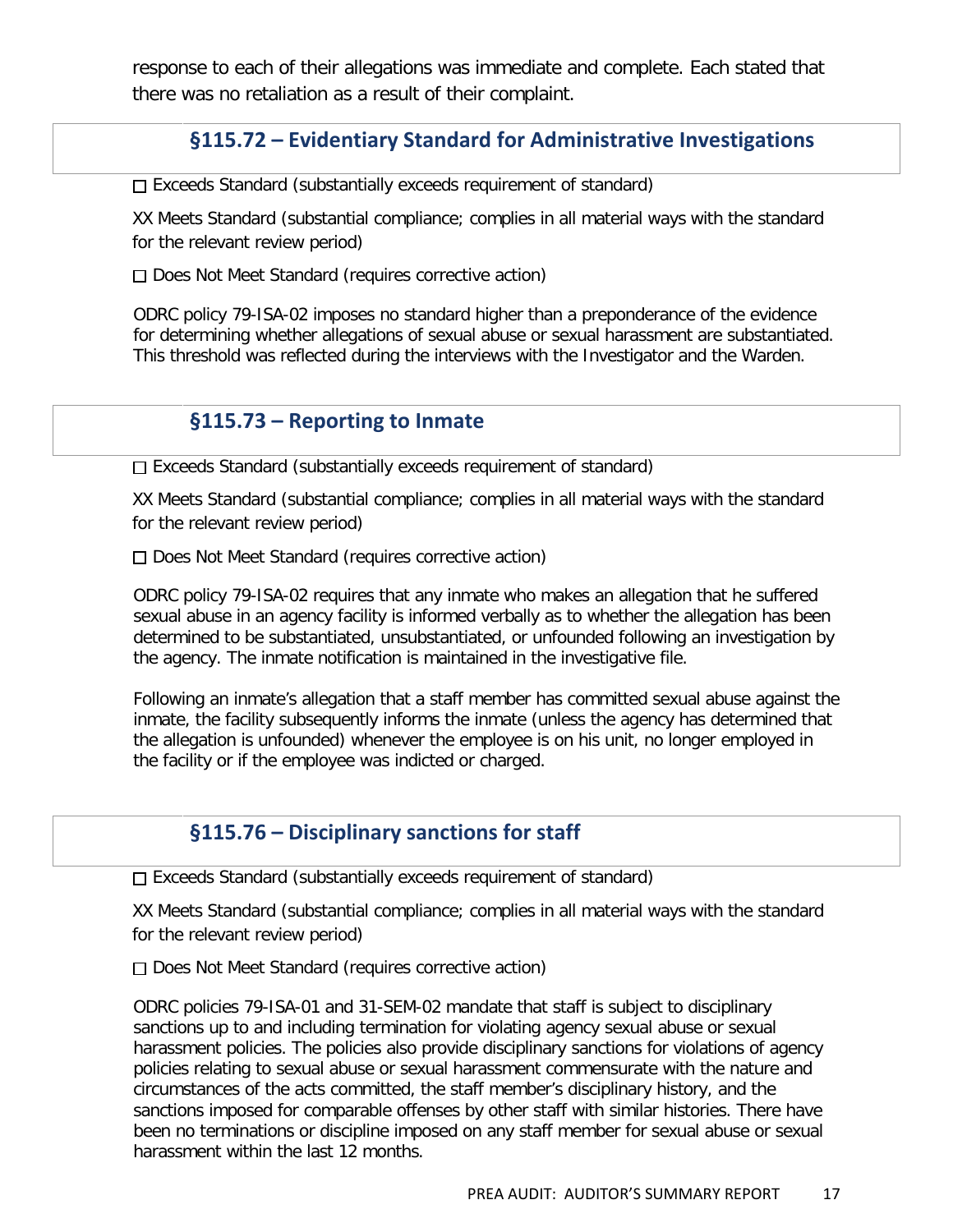## **§115.77 – Corrective action for contractors and volunteers**

 $\Box$  Exceeds Standard (substantially exceeds requirement of standard)

XX Meets Standard (substantial compliance; complies in all material ways with the standard for the relevant review period)

□ Does Not Meet Standard (requires corrective action)

ODRC policies 79-ISA-01, 71-SOC-01 and Standards of Conduct requires that any contractor or volunteer who engages in sexual abuse be reported to law enforcement agencies, unless the activity was clearly not criminal, and to relevant licensing bodies. During the last 12 months a contractor was observed kissing an inmate. An investigation was initiated, it was determined the employee violated the ODRC zero tolerance policy and she was removed from the facility and terminated by the company that employed her. Her name was added to a no hire list maintained by the Agency. The case was referred to the DA and was not prosecuted.

#### **§115.78 – Disciplinary sanctions for inmates**

 $\Box$  Exceeds Standard (substantially exceeds requirement of standard)

XX Meets Standard (substantial compliance; complies in all material ways with the standard for the relevant review period)

Does Not Meet Standard (requires corrective action)

ODRC prohibits all sexual relations between inmates. Anyone found guilty of this behavior at a disciplinary hearing receives a sanction. Sanctions are commensurate with the nature and circumstances of the abuse committed taking into account whether mental disabilities contributed. The policy was confirmed with the Warden during her interview.

## **§115.81 – Medical and mental health screenings; history of sexual abuse**

Exceeds Standard (substantially exceeds requirement of standard)

XX Meets Standard (substantial compliance; complies in all material ways with the standard for the relevant review period)

 $\Box$  Does Not Meet Standard (requires corrective action)

ODRC policy 79-ISA-04 requires all inmates at the facility who have disclosed any prior sexual victimization during a risk assessment screening be offered a follow-up meeting with a medical or mental health practitioner within 14 days. The interview with the Mental Health Supervisor substantiated this practice. He also provided the auditor with documentation showing an inmates disclosure during the intake process and the follow-up meeting with the practitioner occurring within the 14 days. An interview with an inmate indicating prior sexual victimization also confirmed his receiving a follow up meeting and stated it occurred within 7 days of the disclosure.

This same policy requires that all inmates who perpetrated sexual abuse be offered a follow up meeting with a mental health practitioner. The Mental Health Supervisor brought files for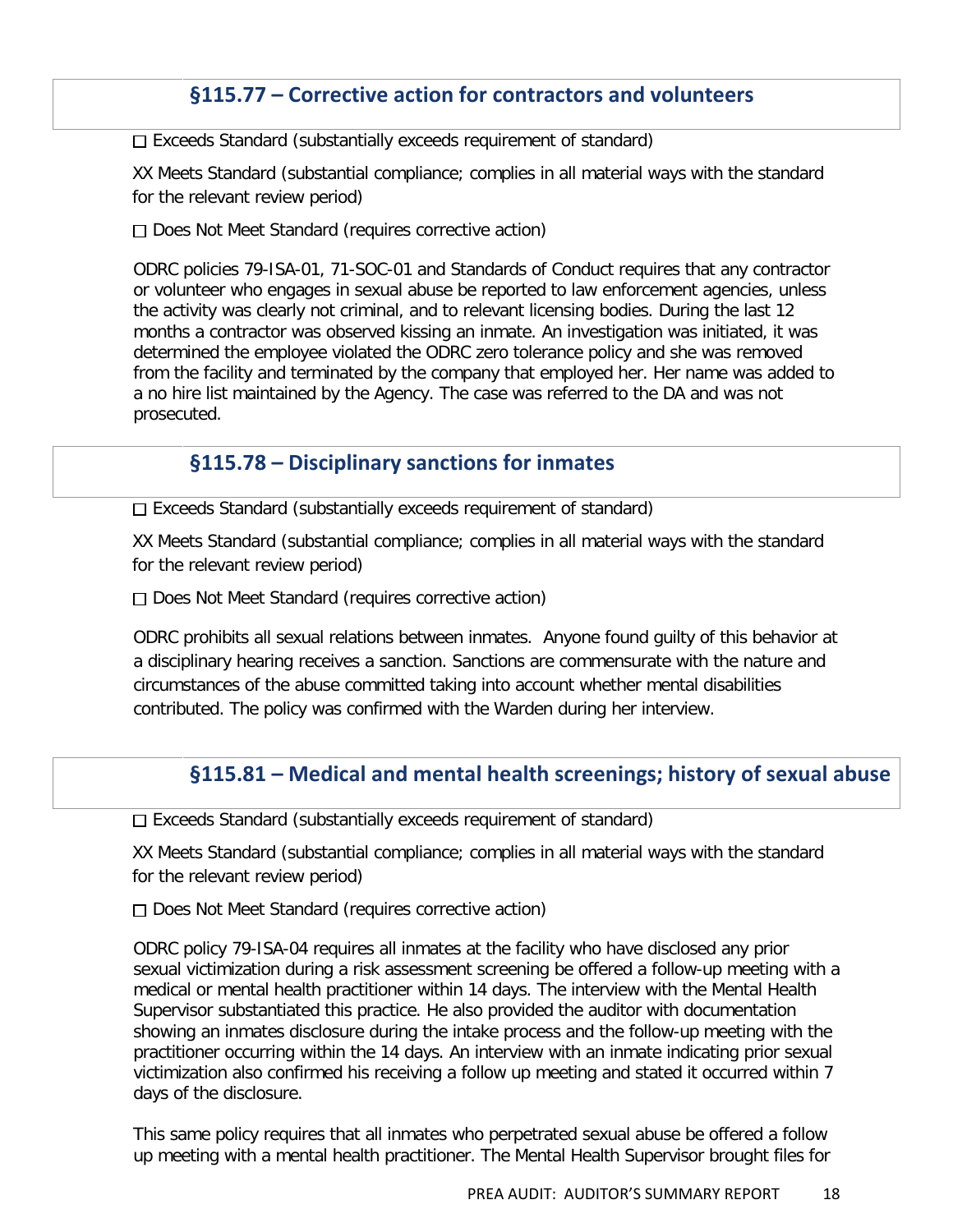the auditor showing the services were offered.

## **§115.82 – Access to emergency medical and mental health services**

 $\Box$  Exceeds Standard (substantially exceeds requirement of standard)

XX Meets Standard (substantial compliance; complies in all material ways with the standard for the relevant review period)

 $\Box$  Does Not Meet Standard (requires corrective action)

Medical Protocol B-11 requires all inmate victims of sexual abuse receive timely, unimpeded access to emergency medical treatment and crisis intervention services. Medical and mental health practitioners according to their professional judgment determine the nature and scope of such services.

All medical and mental health staff is required to document the timeliness of emergency medical treatment and crisis intervention services that are provided. Treatment services provided to every victim is performed without financial cost and regardless of whether the victim names the abuser or cooperates with any investigation arising out of the incident. As previously indicated forensic examinations are performed at East Ohio Regional Hospital. Timely information and services concerning contraception and sexually transmitted infection prophylaxis are provided by the hospital or immediately on return according to policy and interview with the Health Administrator.

## **§115.83 – Ongoing medical and mental** he 
**victims and abusers**

 $\Box$  Exceeds Standard (substantially exceeds requirement of standard)

XX Meets Standard (substantial compliance; complies in all material ways with the standard for the relevant review period)

 $\Box$  Does Not Meet Standard (requires corrective action)

ODRC policy 79-ISA-02 requires medical and mental health evaluations and treatment to all inmates who have been victimized by sexual abuse in any prison, jail, lockup, or juvenile facility with no cost to the inmate. The interviews with the Health Services Director and inmates reporting prior victimization verified practice to this policy. The policy further requires facility to conduct a mental health evaluation of all known inmate-on-inmate abusers within 60 days of learning of such abuse history and offers treatment when deemed appropriate by mental health practitioners. This practice was confirmed in the interview with the Mental Health Director and review of a record of a know inmate abuser.

#### **§115.86 – Sexual abuse incident reviews**

 $\square$  Exceeds Standard (substantially exceeds requirement of standard)

XX Meets Standard (substantial compliance; complies in all material ways with the standard for the relevant review period)

Does Not Meet Standard (requires corrective action)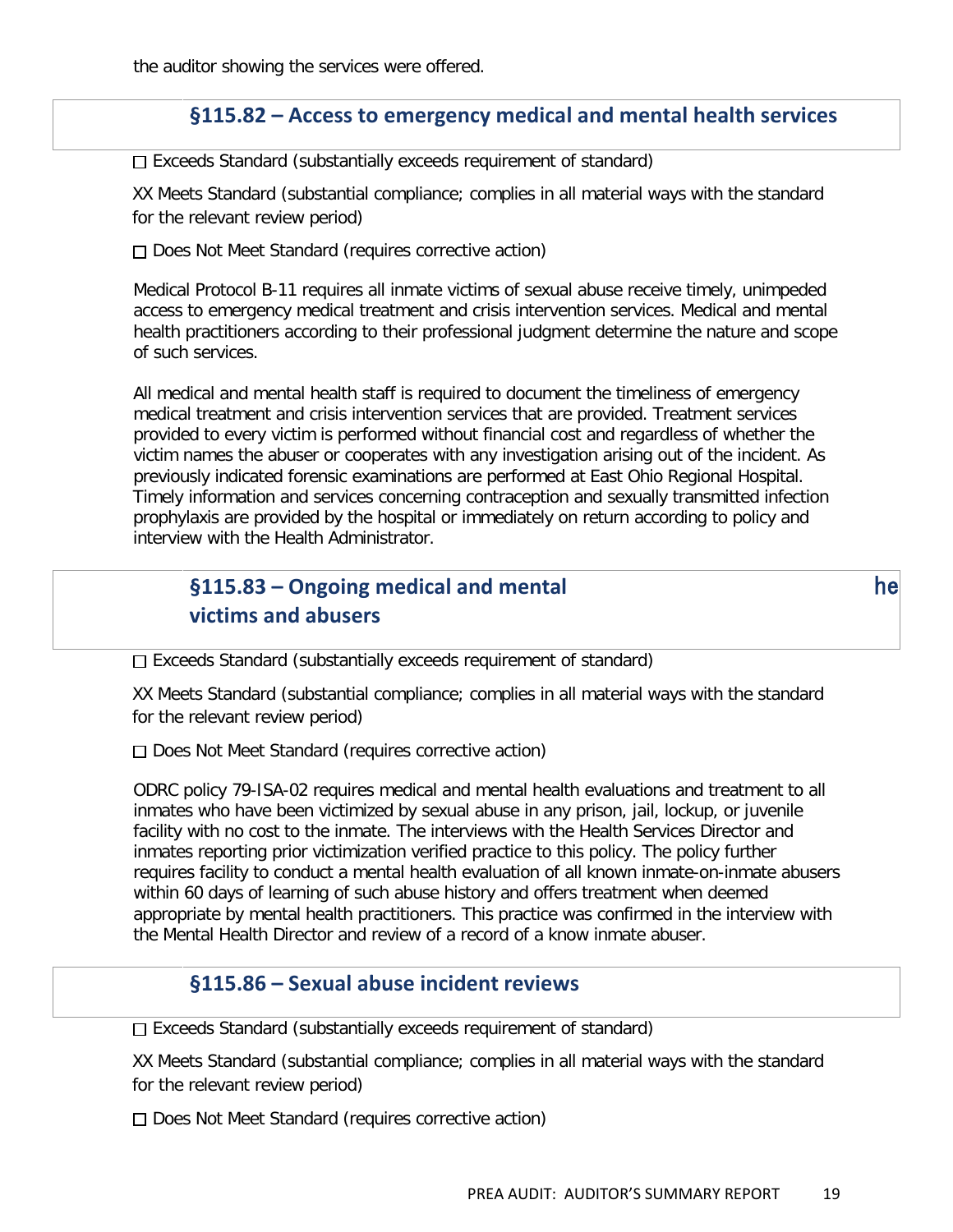ODRC policy 79-ISA-03 requires each facility, within the Agency, conduct a sexual abuse incident review at the conclusion of every criminal or administrative sexual abuse investigation, unless the allegation had been determined to be unfounded. This is accomplished at Belmont through the Sexual Abuse Review Team (SART). The Committee is comprised of the Deputy Warden for Operations, Deputy Warden for Support Services, Investigator, PREA Compliance Manager, and a representative from medical and mental health. Interviews with members of this team went into detail of what is reviewed. The auditor reviewed two examples of completed reviews. These reviews are forwarded to the Warden and if the team makes a recommendation then it must be implemented or documented why it was not.

## **§115.87 – Data Collection**

□ Exceeds Standard (substantially exceeds requirement of standard)

XX Meets Standard (substantial compliance; complies in all material ways with the standard for the relevant review period)

 $\Box$  Does Not Meet Standard (requires corrective action)

ODRC and Belmont collect accurate and uniform data on every facility in the Agency including the two private facilities. The data collected from these two facilities is not included in the aggregate number provided in the Survey on Sexual Victimization (SSV2) provided each September to DOJ. The form was submitted prior to the September 1, 2014 deadline. The information supplied in this report to DOJ is accumulated from each facility utilizing the PREA Incident Packet System. This set of forms documents the PREA process from the allegation through the review on every case even unfounded. The Agency is currently in the process of automating this system so data can be retrieved and shared by those staff that has a need to access.

## **§115.88 – Data Review** □ **for Corrective Action**

XX Exceeds Standard (substantially exceeds requirement of standard

 $\Box$  Meets Standard (substantial compliance; complies in all material ways with the standard for the relevant review period)

□ Does Not Meet Standard (requires corrective action)

Each year, ODRC collects accurate, uniform data for every allegation of sexual abuse and completes the Survey of Sexual Violence (SSV) report. The SSV report provides information on every allegation of inmate on inmate and staff on inmate sexual abuse and is posted on the ODRC web site that is available to the public. ODRC completes an annual internal report that targets confirmed inmate on inmate and staff on inmate sexual abuse incidents. This report provides a comparison of incidents from 2012 and 2013 and is utilized by the ODRC PREA Coordinator to identify problem areas and formulate corrective measures in efforts of reducing future incidents of sexual abuse. ODRC has compiled its second internal report since ODRC's full implementation of the PREA standards. Noted in the latest report, the number of staff on inmate contact sexual assaults drastically decreased from 39 incidents in 2012 to 3 incidents in 2013. The PREA Coordinator determined that the reason for such a dramatic decrease is the fact that the there was a reporting error within last year's internal PREA report. The actual number of confirmed staff on inmate sexual assaults for 2012 was